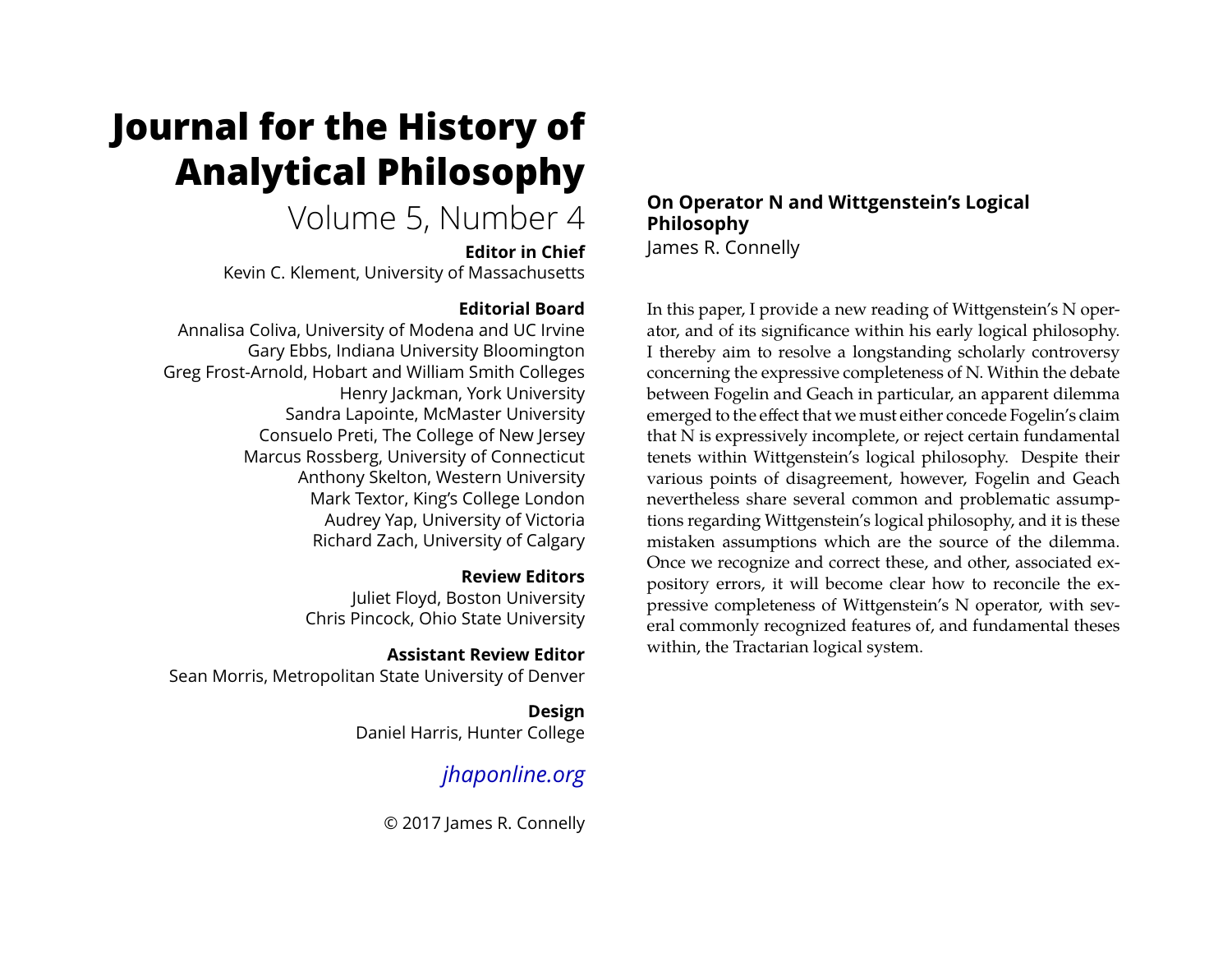# **On Operator N and Wittgenstein's Logical Philosophy**

# James R. Connelly

### **1. Introduction**

Concerns about the expressive completeness of Wittgenstein's operator N have led some scholars to consider or even suspect that Wittgenstein may have been guilty of an elementary logical blunder [\(Soames 1983,](#page-26-0) 578; [Fogelin 1987,](#page-25-0) 82). Other scholars [\(McGray 2006,](#page-25-1) 150; [Geach 1981,](#page-25-2) 170) have noted the low probability that, if Wittgenstein had committed an elementary blunder, exceptionally competent reviewers of the day, such as Russell and Ramsey, would have let it pass. Within the interchanges between Fogelin and Geach, in particular, a dilemma emerged whereby it seems we must either accept Fogelin's claim that N is expressively incomplete, or reject certain fundamental theses within Wittgenstein's logical philosophy, such as his repudiation of set theory, and his claim that all meaningful propositions may be expressed *via* a finite number of successive operations. In either case, Wittgenstein would have committed a fairly significant logical blunder. In this paper, I will instead argue that there was no blunder and thus that there was nothing for Russell or Ramsey to let pass. Once we identify and recognize the significance of several interrelated and underappreciated features of Wittgenstein's logical philosophy, and correct a number of associated expository errors, it will become clear how to address Fogelin's concerns about expressive completeness without undermining any of the commonly recognized and fundamental theses which characterize the Tractarian logical system.

In addition to several subsidiary features, there are four primary, significant and interrelated elements of Wittgenstein's log-

ical philosophy that are not fully appreciated by either Geach or Fogelin. These are (1) Wittgenstein's conception of infinity as actual as opposed to potential; (2) Wittgenstein's provision of the N operator for purely philosophical as opposed to practical purposes; (3) Wittgenstein's characterization of elementary propositions as endowed with structure but nevertheless logically independent; and (4) Wittgenstein's characterization of N as a sentential as opposed to quantificational operator. Because they fail to appreciate (1) and (2), it seemed obvious to both Fogelin and Geach (in opposition to (4)) that Wittgenstein intended the N operator to be deployed in consort with some sort of quantificational device, whether it be an open sentence, or a class forming operator, in order to facilitate quantification over an infinite domain. However, careful attention to Wittgenstein's symbolism and explanations shows that he only ever intended N to apply to semantically atomic, elementary propositions, and to N-expressed<sup>[1](#page-1-0)</sup> truth-functions thereof. As per  $(3)$ , above, elementary propositions have structure, but are nevertheless logically independent. This entails that N may be applied, in the basis case, to semantically atomic sentence letters which lack any internal structure, just as Wittgenstein indicates within his symbol for the general form of a truth-function:  $[\bar{p}, \bar{\xi}, N(\bar{\xi})]$ (TLP  $6$ ).<sup>[2](#page-1-1)</sup> N may then subsequently be applied to N-expressed

<span id="page-1-0"></span><sup>1</sup>To say that a truth-function is "N-expressed" means simply that it appears as expressed using the N operator, rather than as it would appear as expressed via any other combination of truth-functional connectives, including the ampersand (conjunction), the tilde (negation), or the wedge (disjunction). Thus, the truth-function known as joint negation may be expressed using the ampersand and the tilde as "∼*p* & ∼*q*", or using the N operator as "N(*p*, *q*)." In the latter case, the truth-function is said to be "N-expressed" in the intended sense.

<span id="page-1-1"></span><sup>2</sup>When I wish to refer to Wittgenstein's *Tractatus* with indifference to any distinctions between the [1922](#page-26-1) Odgen translation, and the [1961](#page-26-2) Pears and McGuiness translation, I will simply use "TLP" followed by a proposition number (e.g., TLP 5.501). By contrast, I will use TLP 1922 followed by a proposition number, to refer specifically to the Odgen translation, and TLP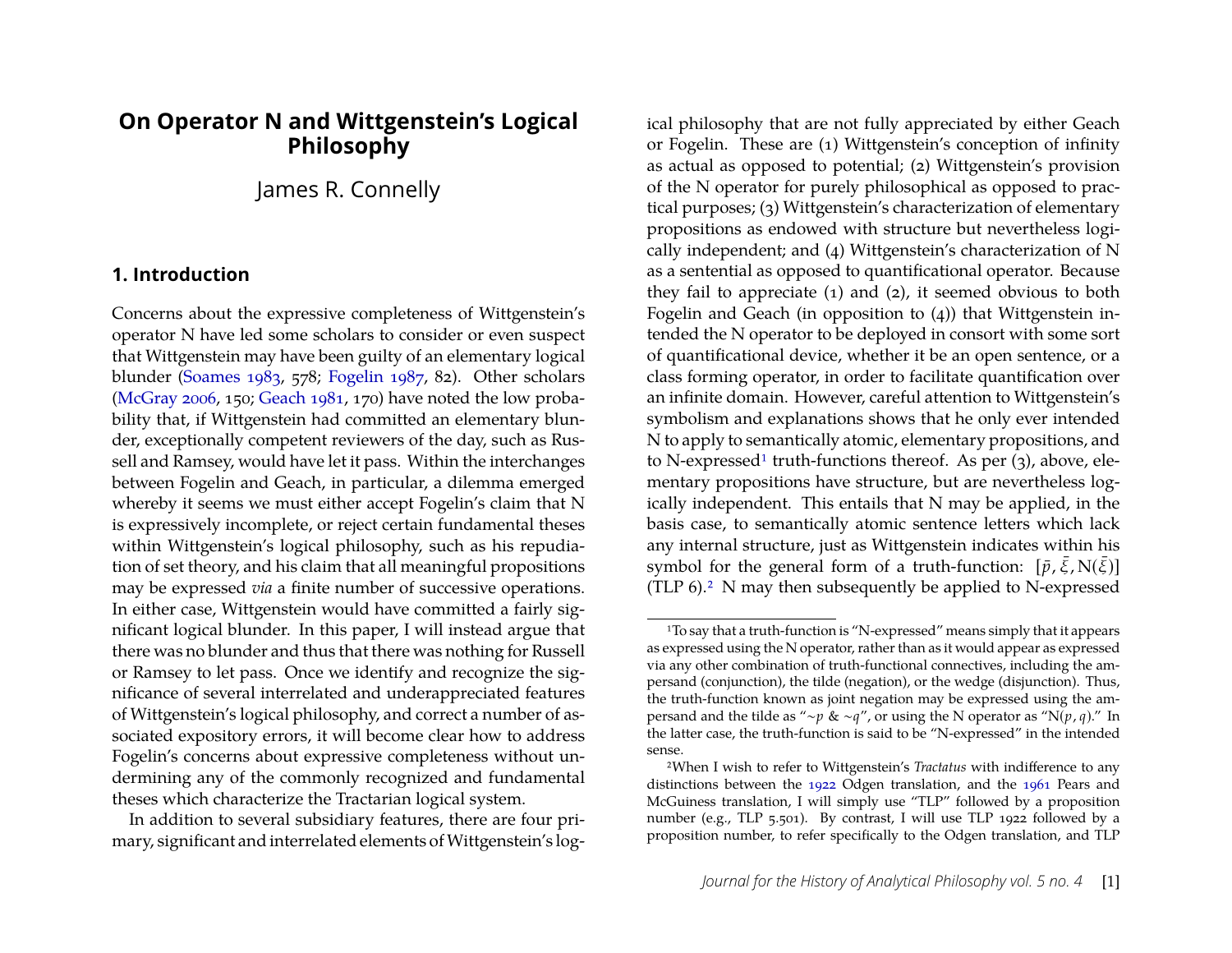truth-functions of the elementary propositions symbolized by these semantically atomic sentence letters, in order to express all truth-functions, including the truth-functional expansions $3$ which correspond to quantified propositions. It can then readily be seen to be expressively complete with regards to classical predicate and propositional logic, provided we recognize and appreciate the significance of (1) and (2).

<span id="page-2-0"></span>3Throughout this paper I will deploy truth-functional expansions expressed using classical truth-functions such as conjunction and disjunction, for illustrative purposes, as aids to understanding the content of truth-functional expansions expressed using N. Despite the fact that Wittgenstein is critical of Frege and Russell, at TLP 5.521, for introducing generality in association with conjunction and disjunction, our use of disjunction and conjunction to elucidate truth-functional expansions, and generality, will be harmless provided the reader recognizes that these connectives are ultimately to be eliminated from our expressions in favour of a single truth-function, specifically N. Notably, at 5.521 Wittgenstein claims merely that understanding generality in terms of these truth-functions is associated with difficulties; he does not explicitly proscribe it. Indeed, when Wittgenstein also says at 5.521, that he "dissociates the concept *all* from truth-functions," he cannot be proscribing such an elucidatory use of conjunction and disjunction, since N is also a "truth-function" and in that case he would also be proscribing the use of N to elucidate quantification. And aside from being *prima facie* implausible, this would make it very hard to explain why Wittgenstein defines N such that it may take an indefinite number of arguments (see Section [2\)](#page-3-0). It is thus more probable that, by this remark, Wittgenstein means simply that like the sentential connectives, quantifiers can be eliminated in favour of a single truth-functional operator, N, which cannot be applied either to quantifiers, or to other "general" logical operators (e.g., class forming operators), in order to construct well-formed sentences in N notation. Referencing disjunction and conjunction will help us to understand *how* to translate from expressions employing classical truth-functional operators and quantifiers, into expressions employing only N. Wittgenstein himself would seem to be sympathetic to this approach, since he acknowledges that the ideas of disjunction and conjunction are each "embedded" (5.521) within the notions of universal and existential quantification, and because he endorses this very approach to understanding the *Tractatus* account of generality himself on several occasions (e.g., [Wittgen](#page-26-3)[stein 2005,](#page-26-3) 249; cf. [Moore 1955,](#page-26-4) 2; [Stern, Rogers and and Citron 2016,](#page-26-5) 215).

Because most contributors to this debate are, like me, unpersuaded that Wittgenstein is guilty of an elementary blunder, they do not in general accept, as does Fogelin, the idea that the N operator is expressively incomplete. Many, as we shall see, nevertheless do not fully appreciate these integral, and exculpatory features of the Tractarian logical system. In a valiant effort to rescue Wittgenstein from the appearance of incompetence, commentators have been led to devise many ingenious, if ultimately unnecessary technical, notational innovations. An unfortunate consequence of these commendable efforts, however, is that such technical, notational innovations have come to appear to be much more relevant to the understanding of Wittgenstein's proposal than they actually are. A subsidiary goal of this paper will thus to be to recover the deeper and ultimately *philosophical* meaning of the N operator, which has less to do with concerns of notational innovation, as we shall see, than has sometimes been supposed.

In order to more fully appreciate these important lessons it will be helpful to delve first, in Section [2,](#page-3-0) into the nature of Wittgenstein's N operator and to clear up some misconceptions concerning its application. In that context, focus will be placed on the three different methods of selecting elementary propositions for presentation to the N operator, identified by Wittgenstein at TLP 5.501. Special attention will be paid to explicating Wittgenstein's intended interpretation of the second and third of these methods, and to his related remark at TLP 5.32 that "all truth-functions are the results of successive applications to elementary propositions of a finite number of truth-operations." Subsequently, in Section [3](#page-11-0) we can then on this basis look more clearly and deeply into the controversy which has developed in the literature regarding the expressive powers of N (see, e.g., [Fo](#page-25-3)[gelin 1982,](#page-25-3) [1987,](#page-25-0) 78–85; [Geach 1981,](#page-25-2) [1982;](#page-25-4) [Soames 1983;](#page-26-0) [McGray](#page-25-1) [2006\)](#page-25-1).

As we shall see, while there are many contributors, Fogelin and Geach are the two main combatants in the debate, with

<sup>1961</sup> followed by a proposition number, to refer specifically to the Pears and McGuiness translation.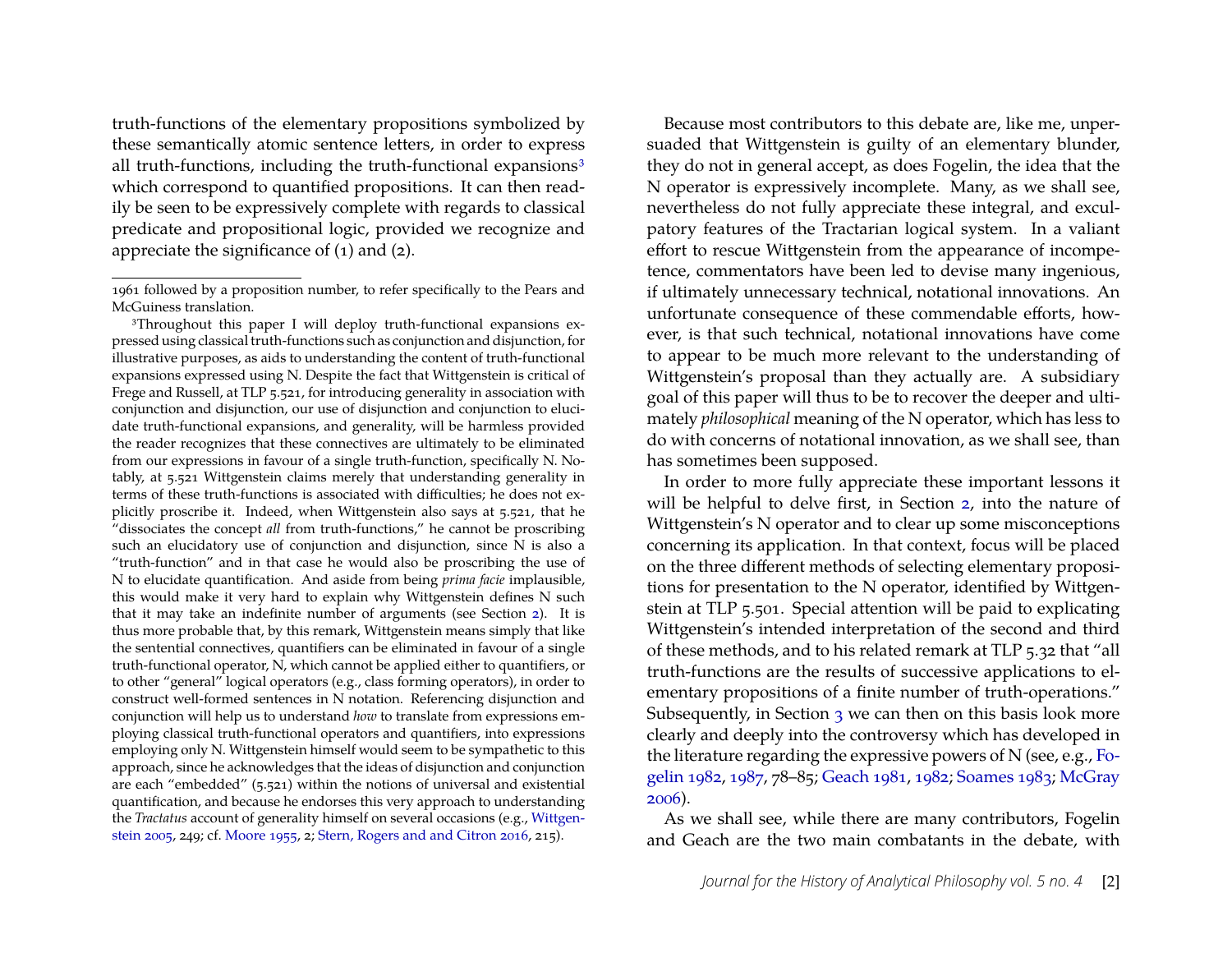Fogelin arguing the case that Wittgenstein's N operator is expressively incomplete, and Geach setting himself against this claim. This controversy between Fogelin and Geach might seem to present us with a dilemma, in virtue of which we must either accept Fogelin's claim that the N operator is expressively incomplete, or reject certain commonly recognized, and seemingly fundamental theses which characterize the *Tractatus* (including Wittgenstein's repudiation of set theory, and his claim that all propositions are constructible *via* a limited and successive series of steps). In Section [4,](#page-15-0) however, it will be argued that despite their apparent disagreement, each of Fogelin and Geach share several problematic assumptions relevant to the interpretation of Wittgenstein's N operator. Most importantly, each seems to at least implicitly (and mistakenly) assume both that infinity is understood by Wittgenstein as potential rather than actual, and that the N operator is meant to be of practical, rather than merely philosophical import. As a consequence of these errors, Fogelin and Geach are then each further led to (mistakenly) presume that N sometimes deals with the internal structure of sentences, and that in those cases it functions more like a quantifier than a sentential operator. In Section  $\frac{1}{2}$ , finally, it will be shown that if we do not make these mistaken and interrelated assumptions, it becomes a very straightforward matter to construct analogues of mixed multiply-general propositions, and other allegedly problematical propositions, using Wittgenstein's N operator notation. In particular, it will be shown how to do so using a method which both evades Fogelin's concerns about expressive completeness, and is also perfectly consistent with all fundamental philosophical commitments of the *Tractatus*.

#### <span id="page-3-0"></span>**2. Wittgenstein's Operator N**

Wittgenstein offers the N operator, in his *Tractatus*, as a means of constructing all truth-functions *via* successive applications thereof to elementary propositions (TLP 1961, 5.476). It thus features prominently within his symbol for the general form of a truth-function (TLP 1961, 6), with which he claims to provide "the general form of a proposition." As Wittgenstein explains at TLP 5.51, when N is applied to one proposition, it is equivalent to ordinary negation. So N(*p*) is equivalent to ∼*p*. When N is applied to a pair of propositions, it is equivalent to "joint" negation. So for instance N(*p*, *q*) would be equivalent to ∼*p* & ∼*q*. However, unlike the classical propositional connectives, N is defined such that it may apply to more than two propositions at once. Indeed, it can apply to an indefinite number of propositions where each is listed in indifferent order within the brackets following N. So N(*p*, *q*, *r*) would be equivalent to ((∼*p* & ∼*q*) & ∼*r*) (as would  $N(r, q, p)$ ). This extension is especially useful, as we shall see, because it enables us to use N to express propositions which would otherwise require recourse to other logical operators, such as Russellian quantifiers. It thus aids Wittgenstein in his attempt to show that N may be used exclusively of any other logical operators to express all meaningful propositions.

So, for example, Wittgenstein says at TLP 5.52 that the proposition ∼(∃*x*) *f x* would be expressed in N notation, by taking as its arguments "all values of a function *f x* for all values of *x*." In other words, N would take as its arguments each of the substitution instances of *f x*, e.g., *f a*, *f b*, *f c*, etc., for each value of *x*, i.e., *a*, *b*, *c*, etc. The inputs, or arguments, to the operation N would thus be the various distinct outputs, or values, which result when each of these individual constants is independently substituted in for " $x$ " in " $fx$ ". Importantly, here already it should be clear that what ultimately ends up as an argument to the N operator is not an open sentence which contains a variable, but rather a proposition which results from *replacing* a variable with an individual constant. With this in mind, we can now more closely examine the instructions which Wittgenstein provides at TLP 5.501, for stipulating the values of a variable ξ, which become arguments to the operation N.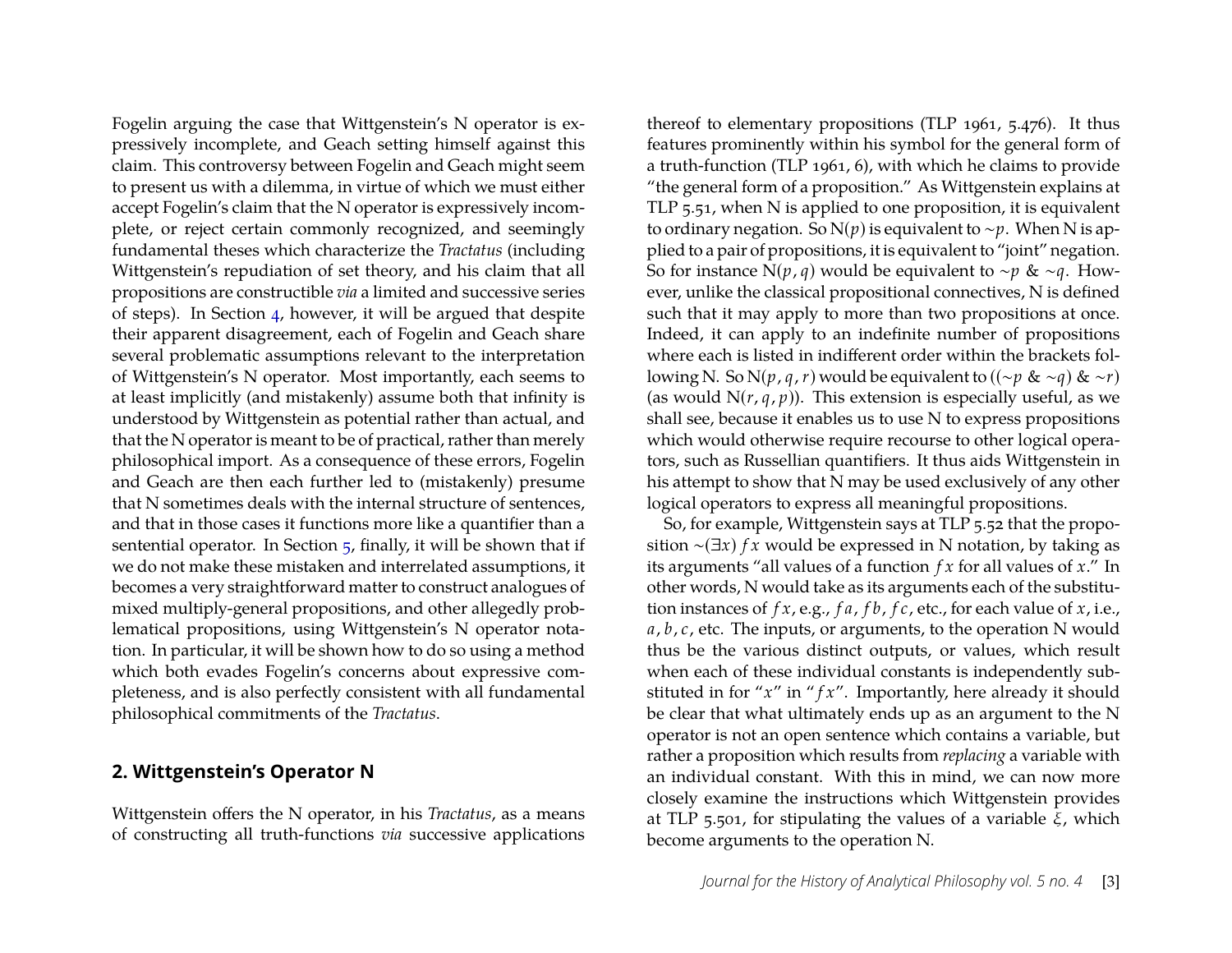Of the three kinds of stipulation Wittgenstein identifies, the first is the most straightforward. It is the sort of stipulation involved in the first three cases we identified above, specifically  $N(p)$ ,  $N(p, q)$  and  $N(p, q, r)$ . In each of these cases the stipulation takes the form of what Wittgenstein calls "direct enumeration" (TLP 5.501). In this case, to arrive at the N-expression we want we simply substitute, for  $\xi$  within the expression N( $\xi$ ), "the constants that are its values" (5.501). In other words, if we want to use the N operator to express ((∼*p* & ∼*q*) & ∼*r*) we simply substitute *p*, *q*, and *r* for  $\xi$  in N( $\xi$ ). The bar on top of the  $\xi$  simply tells us the N applies to every sentence in the brackets (or that  $\xi$ is to represent each of the sentences in brackets; TLP 5.501), i.e., *p*, *q*, and *r*. In order to stipulate the relevant propositions *p*, *q*, and *r*, in this case we can simply and directly enumerate them.

According to the second method, however, as opposed to directly enumerating the propositions we may give "a function *f x* whose values for all values of *x* are the propositions to be described" (TLP 5.501). Here it is important to note that what end up as arguments to the N operator are elementary propositions and that these propositions are the *values* which result from replacing the variables within a propositional function such as *f x*, with individual constants which are values of "*x*". Because these values are semantically atomic, elementary propositions, they may each in turn be assigned a distinct sentence letter prior to being placed within the brackets under the scope of the operator. We will see in more detail how the mechanics of this procedure are supposed to work in Section [5.](#page-19-0) In any case, there is thus no suggestion in TLP 5.501, that anything which itself contains a variable ends up under the scope of the N operator. Here the open sentence *f x*, for example, is used *prior* to the application of N to *stipulate* the propositions which will be the arguments to N. It is used to construct a list of these propositions, or rather to *describe* such a list in lieu of having to actually write it down.

In the case of the third method, as opposed to simply providing a propositional function we instead give a "formal law" which provides instructions for how to select elementary propositions which constitute a series of forms, each of the members of which would then (theoretically) be placed under the scope of the N operator. Here again Wittgenstein provides a method of constructing (or describing in lieu of writing down) a list of substitution instances of a polyadic propositional function, such as *xRy*. So for instance a "formal law" might generate, as substitution instances of the form *xRy*, each of the members of a series of forms, e.g., *aRb*, *bRc*, *cRd*, etc. Each of these substitution instances of *xRy* would be terms within a series of forms the members of which would (in theory) be placed under the operator. Such a method would be useful, for instance, for indicating how one might deploy the N operator to express general propositions dealing with ordered series or ordered relations.

There exists an unfortunate tendency within the literature (e.g., [Soames 1983,](#page-26-0) 577–78) to think that what Wittgenstein provides at 5.501 is a strict protocol governing the sorts of symbols to which the N operator may be prefixed in certain cases. This is incorrect. Wittgenstein is not trying to draw a contrast between different kinds of *symbols* to place under the operator, but only between three distinct, and purely illustrative *methods* of constructing lists of elementary propositions, or of describing such lists in lieu of writing them down. The propositions on these lists would then (in theory) be assigned semantically atomic sentence letters, in turn placed under the operator. The contrast between methods 1 and 2, then, is thus *not* between putting propositions versus propositional functions under the scope of N. Instead, the contrast between each of methods 1, 2, and 3 is supposed to be between different methods of creating lists of *elementary propositions*, not containing variables, which are subsequently placed within the brackets under the scope of the N operator. This is done prior to the application of the op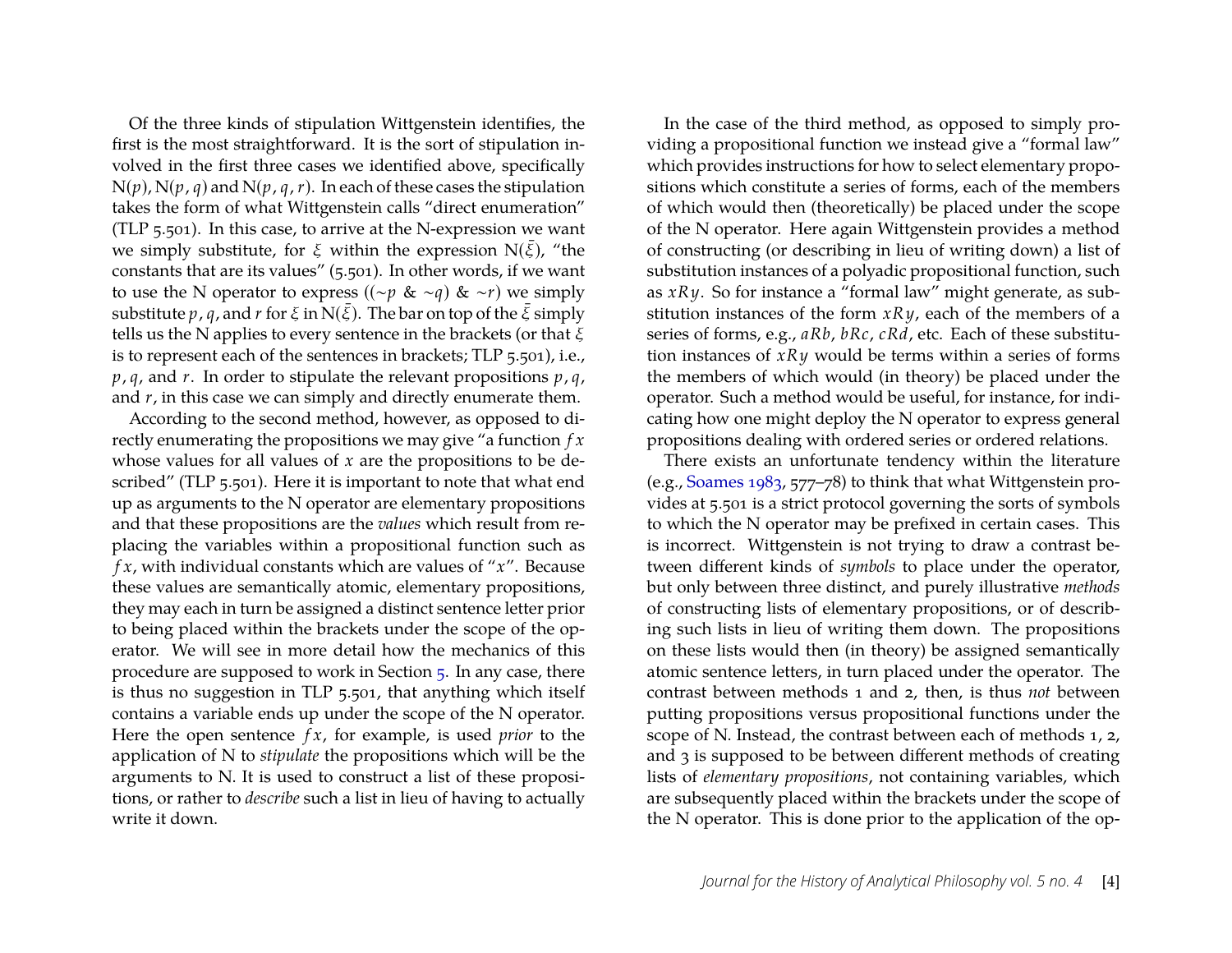erator, for the purposes of deploying a single, uniform method of constructing all molecular as well as general propositions out of all elementary propositions. Wittgenstein makes these contrasts in order to illustrate and help us to understand how the N operator can be used to express analogues of different sorts of propositions within the propositional and predicate calculus, including both singly- and multiply-general propositions expressed in Russell's notation with quantifiers.

That the methods indicated at 5.501 are supposed to be merely illustrative, as opposed to providing a strict symbolic protocol, is shown by the fact that none of the methods tells us how to describe the range of elementary propositions needed to use N to express multiple quantification, in case those propositions do not constitute an ordered series. This is not a lacuna in Wittgenstein's presentation so much as it is simply an invitation, much like that provided at the outset of Wittgenstein's *Philosophical Investigations* [\(1953/2001,](#page-26-6) x), to the reader to think and work out the solution for themselves. Likewise, the fact that Wittgenstein never directly considers the case of universal quantification, let alone mixed multiply-general quantification, constitutes an invitation for the reader to think out the required method for themselves. As we shall see in Section [3,](#page-11-0) misunderstandings of the intended method, have led Fogelin and others to consider and reflect upon the prospect that Wittgenstein's N operator might not be expressively complete.

In order to better appreciate the nature of these misunderstandings, however, it will be helpful to first talk about the methods described at TLP 5.501 in connection with Wittgenstein's remark at TLP 5.32 that "[a]ll truth-functions are the result of successive applications to elementary propositions of a finite number of truth-operations." In particular, it will be important to gain clarity about what Wittgenstein precisely means by the term "finite" in this context, because it has been the source of much controversy and confusion in the literature, and because a correct understanding of it is crucial to a proper reading of Wittgenstein's proposal. Above we noted that an important advantage of defining the N operator such that it may take an indefinite number of arguments, is that doing so allows us to use it to articulate propositions which, if expressed in Russell's notation would require recourse to additional logical operators, specifically quantifiers. It thereby allows us to extend the expressive capacity of the N operator from the propositional to the predicate calculus. But how precisely does it do this? Given that general propositions may range over an infinite domain of objects (e.g., *a*, *b*, *c*, etc.) and so indicate an infinite number of facts (e.g., *f a*, *f b*, *f c*, etc.), it would seem problematic to suppose that they could be expressed *via* any finite procedure (cf. [Morris 2008,](#page-26-7) 218). In addition to raising some interpretive challenges, consideration of 5.32 thus promises to provide us with important insights with regards to how this extension is supposed to work.

First, as Wittgenstein makes clear at 5.32, the construction always begins with elementary propositions. These are the propositions, selections or lists of which 5.501 provides instructions for how to create, or describe in lieu of writing down. Different propositions will result from applying the N operator to different selections of these propositions in different ways. So for instance, N( *f a*, *f b*) will express a proposition which differs from N(*Rab*, *Rbc*), since the list of elementary propositions upon which N operates (( *f a*, *f b*) versus (*Rab*, *Rbc*)) differs in each case. On the other hand N(N( *f a*), N( *f b*)) will express a distinct proposition from  $N(fa, fb)$ , despite the fact that they each operate on the same list of elementary propositions, because the operations specified by each N-expression are distinct. Indeed  $N(N(fa), N(fb))$  is equvalent to *f a* & *f b*, whereas  $N(fa, fb)$  is equivalent to ∼ *f a* & ∼ *f b*.

Second, 5.32 also tells us that in applying these operations to selections of elementary propositions in order to express all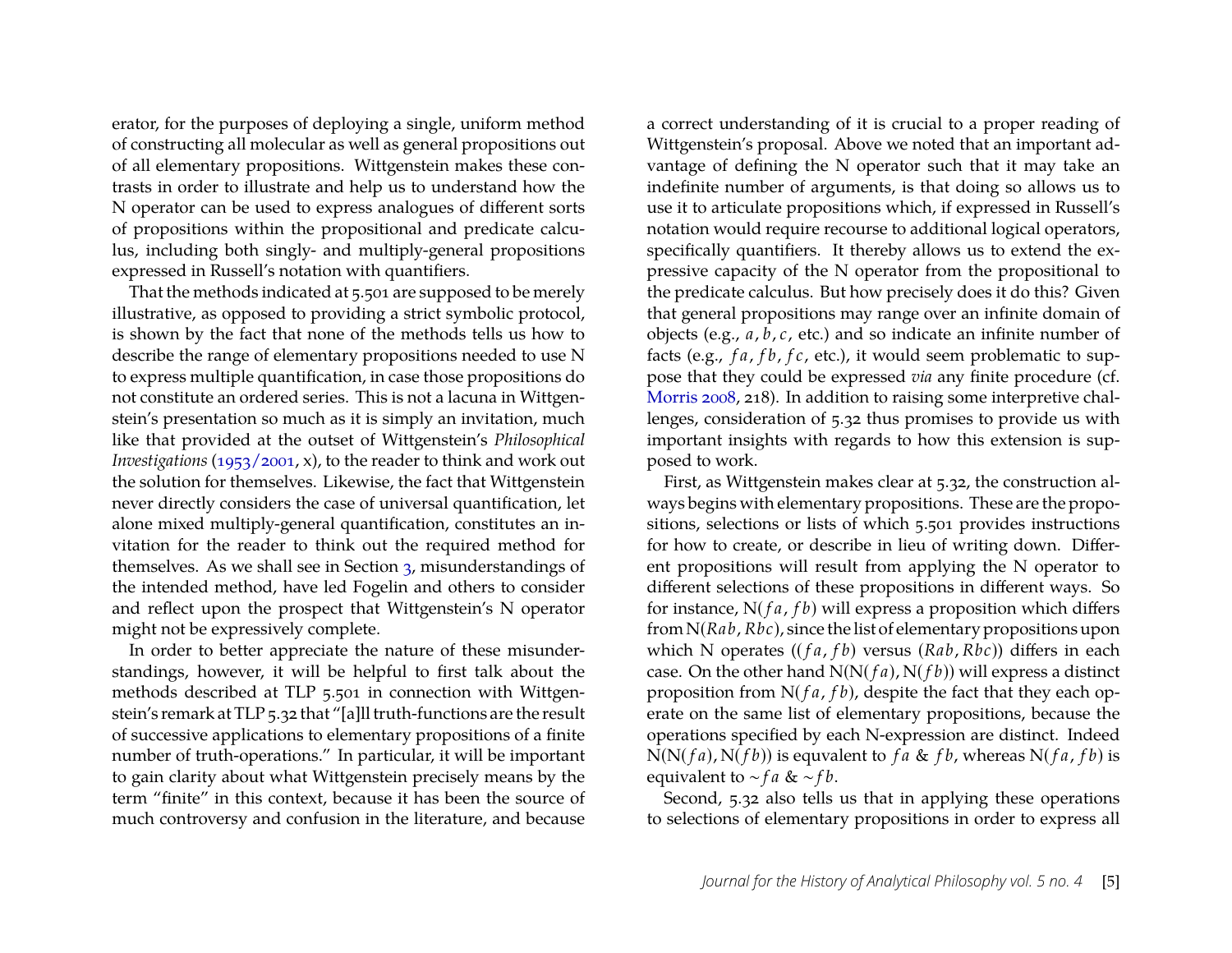truth-functions, we will always be iterating the N operator a limited number of times. For example, a limited number of iterations of the N-operator will be used to express the terminal, truth-functional expansions which correspond to existential and universal quantifications. So, for instance, the universally quantified proposition (∀*x*) *f x*, according to Wittgenstein, is equivalent to a terminal, truth-functional expansion, specifically a conjunction of each of its substitution instances *f a*, *f b*, *f c*, and so on. The list of these substitution instances, which Wittgenstein calls the "values" of the function *f x* at 5.501, can be created, or described, according to the second of the three methods. This conjunction (*fa* & *fb* & *fc* ... & ... and so on) may then be expressed in N notation, by applying N to each of the "values" (or substitution instances) on this list, and then in turn placing each of the resulting N-expressions under the scope of one, additional iteration of N, like so:  $N(N(fa), N(fb), N(fc), ...)$ . (As we shall see in Section [5,](#page-19-0) an additional step, which takes place prior to placing the substitution instances under an iteration of N, will be to assign a semantically atomic sentence letter to each of the elementary propositions which, in this example, appear under the scope of an iteration of N.)

As Fogelin notes [\(1982,](#page-25-3) 125–6, [1987,](#page-25-0) 81) and as we will explore in more detail in Section [3,](#page-11-0) unless the list of N expressions within the brackets under the scope of the main N operator comes to an end, we can never "move out" so as to apply the N which is the main logical operator (because it has the widest scope) of this sentence, and thus it would be in principle impossible (even for God) to complete the construction in a successive series of steps, without recourse to additional logical operators, such as class forming operators. There are several reasons to be critical of the introduction of class forming operators under the scope of N, which will be explored in more detail in Section [3.](#page-11-0) But for now it is enough to note that Wittgenstein refers to the general form of a proposition as "the one and only general primitive sign in logic"

(TLP 5.472). Since Wittgenstein's symbol for the general form of a proposition (TLP 6) contains no logical operators besides N, it stands to reason that the construction which characterizes the general propositional form is likewise intended to involve no logical operators other than N. Indeed, N, as we shall see, is supposed to facilitate the *elimination* of logical constants, not to require their multiplication. And after all the question at hand is whether N itself, conceived exclusively of other logical operators, is expressively complete. If we are allowed to use other logical operators in the construction, why not just use Russell's quantifiers to express generality?

In order for N to express something equivalent to quantification, however, without recourse to other logical operators, the number of applications of the N operator both under the scope of the main operator and in the sentence as a whole must be limited, or the construction can never be completed. This is what Wittgenstein means and implies when he refers at TLP 5.32 to the fact that all propositions are the result of "a finite number" of truth operations. In this context, by "finite" he simply means "limited" or "restricted." Of course, if N is to be used to express something equivalent to universal quantification, this implies that the number of elementary propositions, as well as the number of objects in the domain of discourse must also be limited. Hence Wittgenstein insists at TLP 5.524 that each of both objects, and elementary propositions, form a totality. Insofar as Wittgenstein intends his operator to be used to express quantification over infinite domains, it must therefore be that he thinks such domains form limited totalities (though not totalities of "finite" cardinality).

It is sometimes instead supposed that Wittgenstein is ultimately ambivalent on the question of whether the domain of quantification is limited, or unlimited, finite or infinite (e.g., [McGray 2006,](#page-25-1) 144, 168; [Rogers and Wehmeier 2012,](#page-26-8) 539–40). However, Wittgenstein simply cannot be ambivalent on these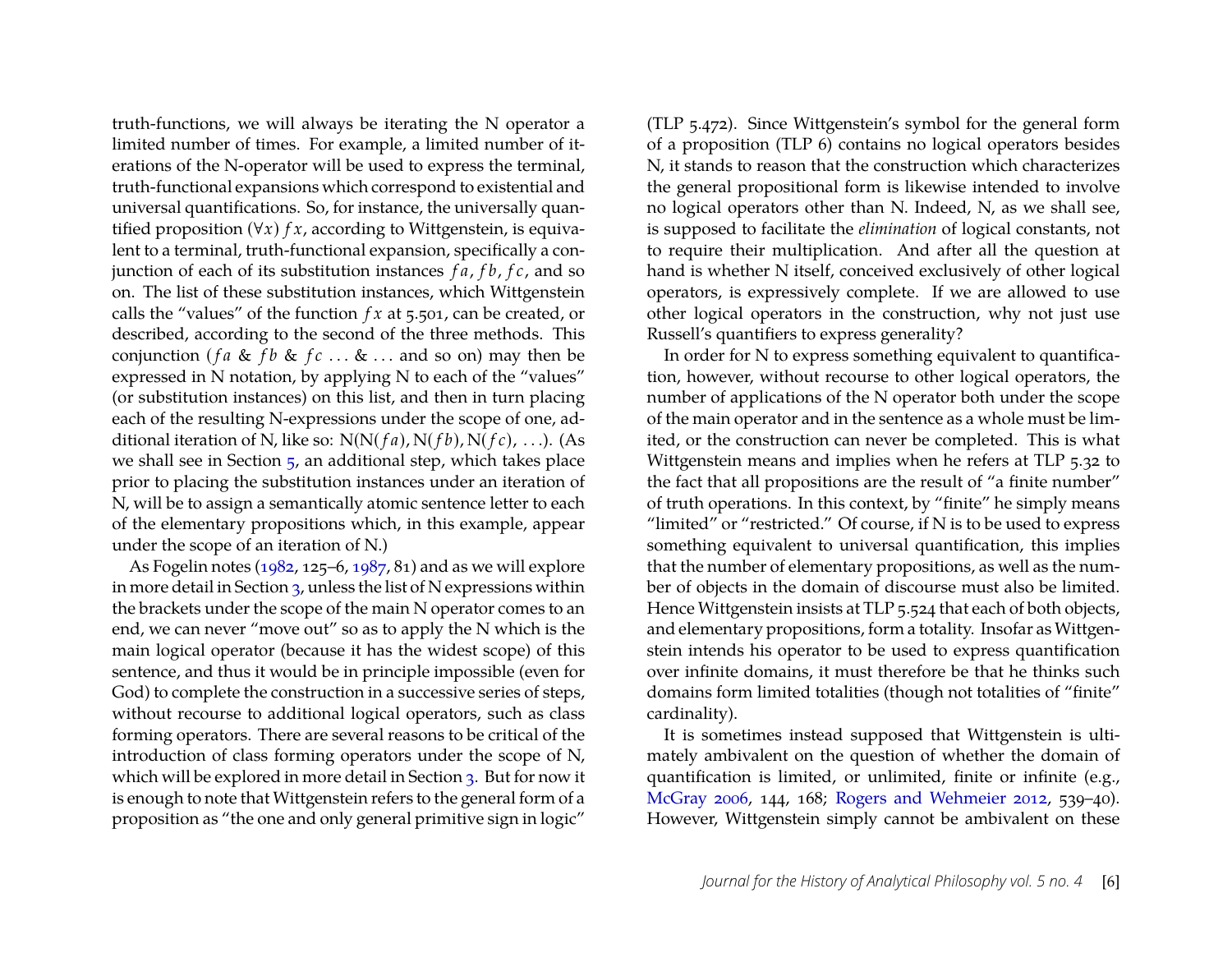questions. He *can* be ambivalent on the question of whether the empirical universe contains a finite or infinite number of complexes. In the final analysis, however, variables of quantification range neither over complexes, nor over "contingent particulars" (cf. [Landini 2007,](#page-25-5) 136), but rather over metaphysically simple objects. Tractarian simple objects, however, are not empirical but are rather logical objects.[4](#page-7-0) They constitute the substance of the world and the scaffolding of logical space. They thus cannot be finite in cardinality, since logical space is a space of possibility. In the space of possibility, infinite and possibly infinite coincide. In the framework of the *Tractatus*, possible objects must be modally real. If a language containing an infinite number of names with different meanings is possible, then there must subsist an actual infinite number of objects to ensure that possibility (even though we cannot meaningfully say so—cf. TLP 5.535). Whether a finite or infinite number of complexes *exist*, it is thus certain that an infinite number of simple, logical objects must *subsist*.

Within the semantic framework of the *Tractatus*, this feature of logical space is not "unknown" [\(McGray 2006,](#page-25-1) 168) so much as it is "unsayable." Hence Wittgenstein writes that it is "senseless to speak" (TLP 4.1272) of the number of objects, not that it is "impossible to know" that number. By analogy, that one occurrence of "*a*" refers to the same object as another occurrence of "a" is displayed, but cannot literally be said, in a logically adequate notation. But for all that, we can know perfectly well that within the Tractarian logical system, two distinct occurrences of "*a*" refer to one and the same object.

In any case, even supposing that Wittgenstein *is* ambivalent on the question of whether the domain of quantification is finite

or infinite, his logical system would in that case have to be designed to accommodate both sorts of domains. That is, unless we (implausibly) assume that Wittgenstein is simply indifferent to concerns of whether his system is expressively complete or not, then, granted he is ambivalent on the question of domain size, he would still have to design that system to accommodate domains both of finite cardinality, as well as those of infinite cardinality (in case it turns out the domain of quantification is in fact infinite in size). But then each sort of domain must ultimately be limited in size, however, since otherwise using N to express universal quantification, for example, would be impossible without recourse to other logical operators, such as class forming operators (again, see [Fogelin 1982,](#page-25-3) 126, [1987,](#page-25-0) 81). So regardless of whether, as I maintain, Wittgenstein is committed to an infinite domain of quantification, or, as others maintain, he is ambivalent on the issue of domain size, his N operator must be designed two allow for application to limited domains, at least some of which are infinite in size.

Rogers and Wehmeier [\(2012,](#page-26-8) 561–62) insist, by contrast with the above reading, that when Wittgenstein asserts at 5.32 that "all truth-functions are results of successive applications to elementary propositions of a finite number of truth operations," he alludes not to a limited or finite number of *applications* of the operator, but rather to a finite number of *operations*. They write:

5.32 does *not* say that all truth-functions are results of a finite number of applications of truth-operations, as Fogelin claims, but rather, merely a finite number of truth-operations. Indeed, Wittgenstein argues that they are the result of just one operation, namely N. [\(Rogers and Wehmeier 2012,](#page-26-8) 562)

However, it is obvious that if Wittgenstein meant to specify the number of primitive *operators* required to generate all truthfunctions when he referred here to a "finite number of truthoperations," and if he were identifying the N operator as that single primitive operator, he would have referred to a *single oper-*

<span id="page-7-0"></span><sup>4</sup>This explains why, when Wittgenstein denies the existence of "logical objects" at TLP 5.4, he adds the caveat "in Frege's and Russell's sense." In other words, according to Wittgenstein there are no objects corresponding to logical constants such as disjunction or existential quantification, for example. This is not, however, to say that Tractarian objects are not "logical" in the distinct sense that they are the timeless and indecomposable referents of simple names such as "*a*" and "*b*".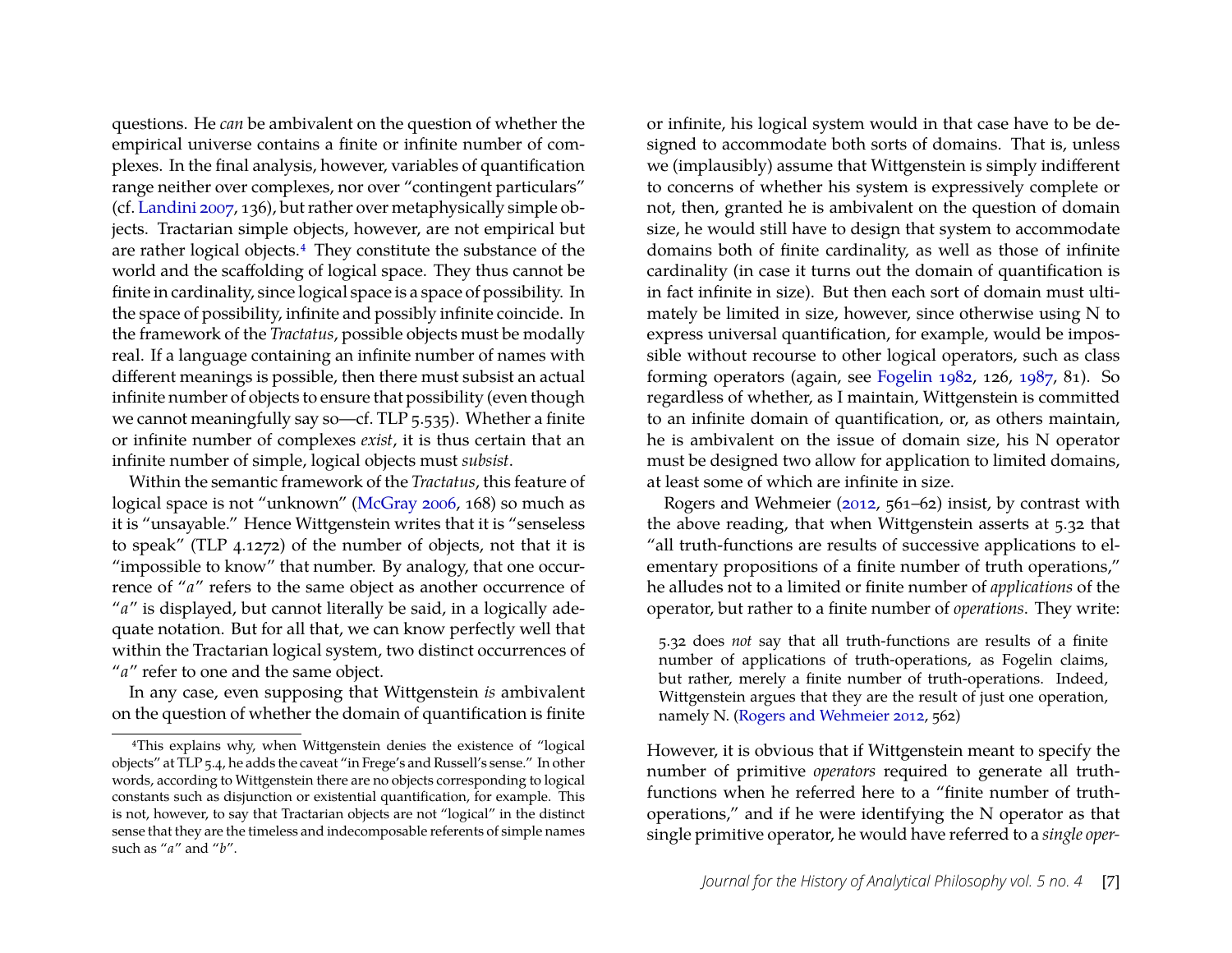*ator*, not to a "finite number" of operators. After all, *one million* is a finite number, but that is quite a few more than the one, single operator Wittgenstein actually and precisely thinks is required. So unless we wish to convict Wittgenstein of being deliberately and hopelessly vague when he speaks of a "finite number of operations" in 5.32, we must concede that he means to identify the number of *applications* of an operator required to express all truth-functions, not to the number of *operators* required to express all truth-functions.

The relevant contrast he wishes to draw at 5.32 is not between *sets of operations*(i.e., applications of the operator) of finite versus infinite cardinality, but rather between *series of successive operations* which are either limited, or unlimited. What he is telling us is that all propositions may be expressed *via* a limited series of successive applications of the N operator. Some of these propositions may correspond to quantification over a domain of infinite cardinality, while others may correspond to quantification over a domain of finite cardinality. The word "finite" can mean something different depending upon whether we are talking about the cardinality of a domain, or asking about whether a procedure is either limited or open ended (just as "Green" sometimes refers to a color and at other times to a man; TLP 3.323). In the context of TLP 5.32, "finite" is used to indicate the fact that the series of successive operations required to express all propositions, is not (because it cannot be) open ended.

In a conversation with Desmond Lee which occurred sometime in 1930–31, Wittgenstein claimed that extensionalism as espoused in the *Tractatus*, rests on two (implausible, as it turned out) assumptions: the claim that all elementary propositions are logically independent, and that infinity is a number.

For the totality of facts determines both what is the case, and also all that is not the case. This is connected with the idea that there are elementary propositions, each describing an atomic fact, into which all propositions can be analysed. This is an erroneous idea. It arises from two sources. (1) Treating infinity as a number, and

supposing that there can be an infinite number of propositions. (2) Statements expressing degrees of quality. This is red contradicts This is white. But the theory of elementary propositions would have to say that if  $p$  contradicts  $q$ , then  $p$  and  $q$  can be further analysed, to give e.g. *r*, *s*, *t*, and *v*, *w*, and ∼*t*. The fact is selfsufficient and autonomous. [\(King and Lee 1980,](#page-25-6) 119)

Wittgenstein's characterization of infinity "as a number" would seem to indicate that, at the time of authoring *Tractatus*, he thought there could be domains, such as that of propositions, which were countable in an actually infinite, and so limited number of steps. In *Tractatus* itself, moreover, Wittgenstein characterizes logical space both as an "infinite whole" (e.g., TLP 4.463) but also as a "limited whole" (e.g., TLP 6.4[5](#page-8-0)).<sup>5</sup> Reading Wittgenstein charitably, then, he maintains that all propositions can be constructed out of a limited, but nevertheless infinite number of truth-operations, performed upon a limited, but infinite number of elementary propositions containing a limited, but actually infinite number of objects.

Granted, this raises perplexing questions about how there can, for example, be infinitely many elementary propositions, many of which contain more (or several more) than one name (cf. [Anscombe 1959,](#page-25-7) 137). However, this is why Russell says in his introduction, that the *Tractatus* stands in need of further tech-

<span id="page-8-0"></span><sup>&</sup>lt;sup>5</sup>Similar conclusions are drawn from these and others of Wittgenstein's remarks, by Marion [\(1998,](#page-25-8) 34–35). However, Marion claims that Wittgenstein's treatment of generality "meant that even in cases where no enumeration is possible (an infinite domain would be such a case), it is still possible to consider the universal quantifier as a logical product." By contrast, my claim is that Wittgenstein thought that enumeration was always possible, in theory if not in practice, even in the case of infinite domains [\(Wittgenstein 2005,](#page-26-3) 249). This is what enabled it to be understood as a logical product. The fact that such enumeration could not be undertaken in practice was an inconsequential, purely psychological, contingency, which was in no way essential to the correct logical characterization of generality. This point pertains to the second of the four underappreciated features of Wittgenstein's logical philosophy identified above and is discussed in more detail in Section [4.](#page-15-0)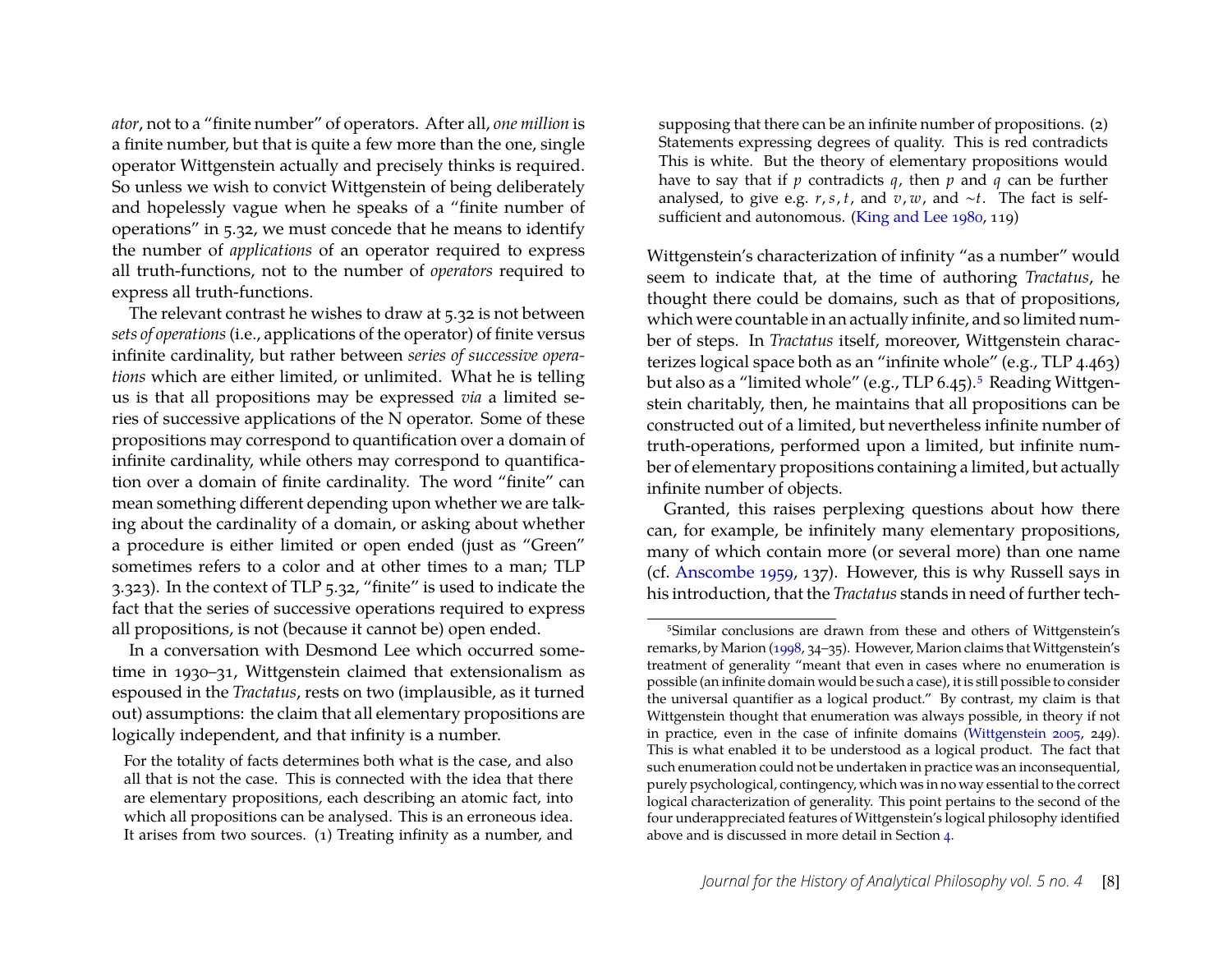nical development, specifically with regards to transfinite arithmetic (TLP 1961, xxiii). (Notice that Russell does not specifically identify this as being the case with regards to the N operator.) It would not be surprising at all if Wittgenstein simply derived from Cantor the assumption, *via* his study of Russell, that there were several, distinct infinite totalities<sup>[6](#page-9-0)</sup> and that some of these totalities were equivalent in size, while others differed in size. It could seem plausible to say that "infinity" was the number of each of these totalities, in the absence of a more thoroughly developed transfinite arithmetic.

In the following passage from his 1919 *Introduction to Mathematical Philosophy*, Russell makes it clear he believes that two series can each be infinite, and equivalent in size, and yet one can be placed after the end of the other to create a new series of infinite size. He writes:

[T]he total number of inductive numbers is the same as the number of even inductive numbers . . .

. . .

Let us ... consider various different kinds of series which can be made out of the inductive numbers arranged in various plans. We start with the series

#### $1, 2, 3, 4, \ldots, n, \ldots, \ldots$

(and) proceed to thin out this series by repeatedly performing the operation of removing to the end the first even number that occurs . . . If we imagine this process carried on as long as possible, we finally reach the series

 $1, 3, 5, 7, \ldots, 2n + 1, \ldots, 2, 4, 6, 8, \ldots, 2n, \ldots$ 

in which we have first all the odd numbers and then all the even numbers. [\(Russell 1919,](#page-26-9) 80, 89–90)

How can one take 2 out of the inductive numbers, and put it at the end, if the inductive numbers do not have an end? As perplexing as it is, I think Wittgenstein got from Russell the (confused) idea that infinity is the number at the end of various infinitely long series. Because Cantor had proved that some of these series must be longer than others, Russell thought that there must be additional, transfinite numbers. This is why he chastises Wittgenstein for failing to properly develop transfinite arithmetic: in the scheme of the *Tractatus*, infinity is simply one number, and no mention is made of other, supplemental transfinite numbers. The *Tractatus* is in this and other respects programmatic, and it is plausible that Wittgenstein meant simply to delegate the requisite, supplemental technical development to others. Given the programmatic idea that propositions and objects should each be conceived as infinite totalities so understood, however, it is easy to see how mixed, multiply-general propositions of the predicate calculus, can be equivalent and so reducible to infinite (but nevertheless terminal) conjunctions of disjunctions, or disjunctions of conjunctions, within the propositional calculus. (The significance of this fact will become clearer when we examine the controversy over the expressive completeness of N in Section [3.](#page-11-0)) Much as an infinite series of even numbers comes after an infinite series of odd numbers in Russell's example, in the case of  $(\forall x)(\exists x) Rxy$ , for instance, the fully analyzed molecular proposition would consist of a series of infinitely long disjunctions, each of which came after one another and was conjoined to one another. The proposition would come to an end after an infinite number of such iterations.

In his lecture notes from November 1932, G. E. Moore records Wittgenstein as saying that: "In my book I supposed that [in]  $(\exists x)$   $f x = f a \lor f b \lor f c$  & *so on* [the '& so on'] was [the '& so on'] of laziness, when it wasn't" (quoted in [Proops 2001,](#page-26-10) 92; cf. [Stern, Rogers and and Citron 2016,](#page-26-5) 215–1[7](#page-9-1)).<sup>7</sup> Wittgenstein

<span id="page-9-0"></span><sup>&</sup>lt;sup>6</sup>Such "totalities" cannot be identical to classes, however, since Wittgenstein repeatedly commits himself to the former (e.g., TLP 1.1) while he unequivocally repudiates the latter (TLP 6.031).

<span id="page-9-1"></span><sup>7</sup>Interestingly, in explicating Wittgenstein's intended application of the N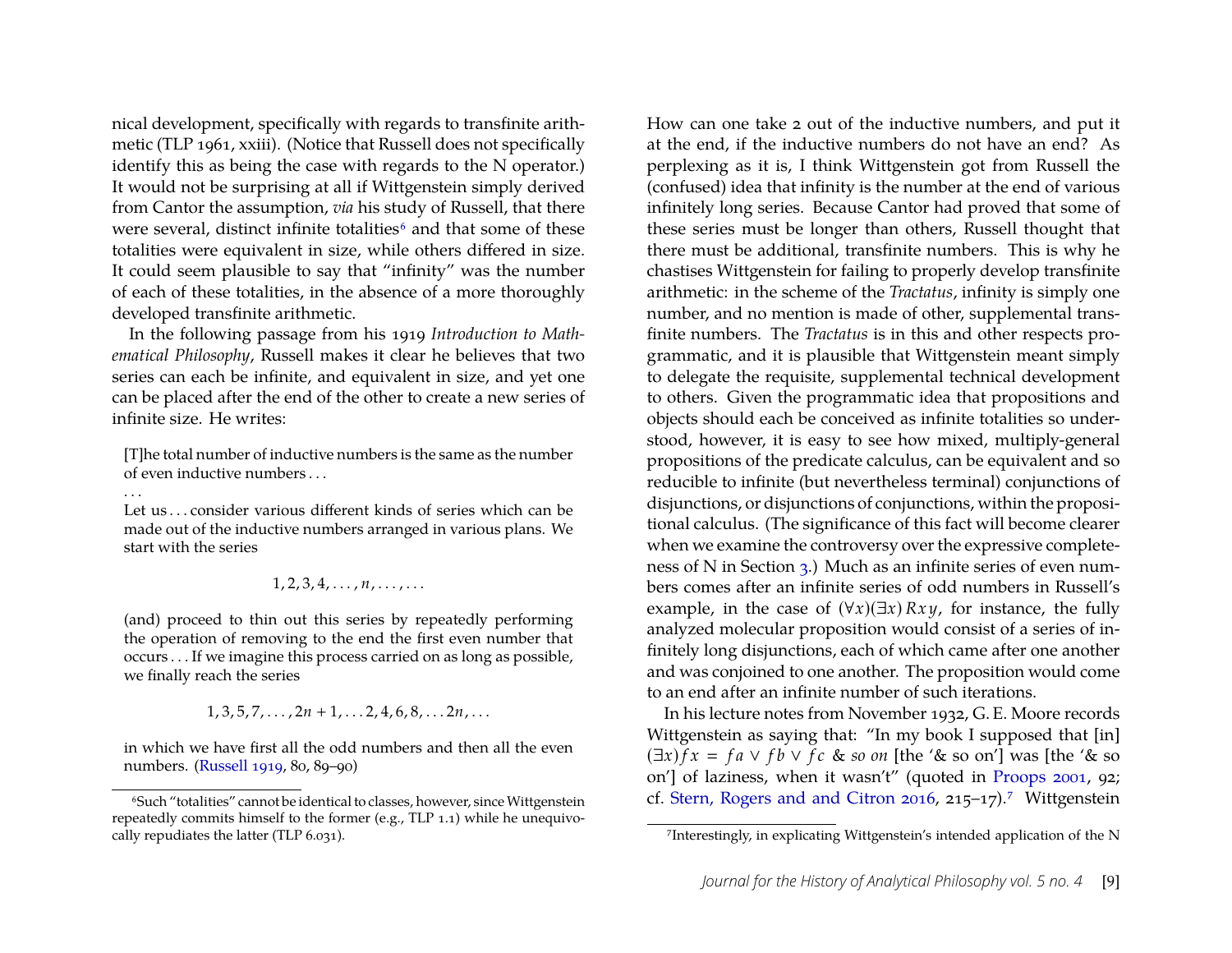writes in the *Tractatus*, moreover, that "The concept of successive applications of an operation is equivalent to the concept 'and so on' " (TLP 1961, 5.2523). These two remarks together indicate that Wittgenstein thought quantifiers could be eliminated, and the propositions containing them reduced, to truth-functional expansions which could in principle (aside from laziness), be written out completely. As Wittgenstein himself later explained in the *Big Typescript*:

My understanding of the general proposition was that  $(\exists x)$ . *f x* is a logical sum, and that although its terms weren't enumerated there, they could be enumerated (from the dictionary and the grammar of language). [\(Wittgenstein 2005,](#page-26-3) 249)

Wittgenstein's view in the *Tractatus*, in other words, was that existential and universal quantifiers should ultimately be understood, merely, as shorthand for truth-functional expansions, the disjuncts and conjuncts of which, though possibly infinite, were in any case limited in number and thus enumerable at least in theory. And given that the N operator may be used to express any truth-functional expansion within the propositional calculus provided that its values are enumerable and thus that the truth-functional expansion is terminal, the N operator may thus be used to express the truth-functional expansion corresponding to any quantified proposition.

Ramsey confirms this reading when, in "Mathematical Logic," he describes how on Wittgenstein's view the enumerated conjunction corresponding to universal quantification would come

to an end: "if we could enumerate the values of *x* as *a*, *b* . . . *z*, 'For all *x*, *x* is red' would be equivalent to the proposition '*a* is red and  $b$  is red and ... and  $z$  is red'" [\(Ramsey 1931,](#page-26-11) 74). Here "*z*" goes proxy for the infinitieth yet final name used to generate a substitution instance for the purposes of constructing the truth-functional expansion corresponding to universal quantification. In Section [5](#page-19-0) we will see in more detail how to translate from this truth-functional expansion, and others like it, into Wittgenstein's N notation.

In support of this reading, finally, it is also worthwhile to reflect on Wittgenstein's characterization of logic, at TLP 5.4541, as the study of a "closed regular structure" (or "closed regular shape" (shape = *Gebild*)) in which the answers to logical and philosophical questions are "symmetrically combined":

The solutions of the problems of logic must be simple, since they set the standard of simplicity.

Men have always had an intuition that there must be a sphere in which the answers to questions are symmetrically united—a priori—into a closed regular structure.

A sphere in which the proposition, *simplex sigillum veri*, is valid. (TLP 1922, 5.4541)

For Wittgenstein, it must be recalled, logic is not ultimately the study, simply, of symbols in a book. It instead concerns the *a priori* logical form, or "logical scaffolding" (TLP 1961, 3.42, 4.023) of reality: "the propositions of logic describe the scaffolding of the world" (TLP 1961, 6.124). And an important feature of that *a priori* logical scaffolding, as Wittgenstein insists at TLP 5.4541, is that it embodies a "closed regular structure" or "closed regular shape," akin to a sphere.

Given Wittgenstein's idea that logical space should be conceived both as an "infinite whole" (TLP 1961, 4.463) but also as a "limited whole" (TLP 1961, 6.45), and given the idea that both the domain of quantification, and the number of elementary propositions constitute an actually infinite, and so limited, total-

operator, McGray insists that dots corresponding to "and so on," are "not dots of laziness" [\(2006,](#page-25-1) 152). But in this quotation, Wittgenstein clearly implies, in stark contrast, that they are dots of laziness. In other words, contrary to McGray, the size of the domain of Tractarian objects is not "unknown." We know, from this and other remarks, that Wittgenstein thought the domain of objects constituted an infinite totality, and thus that each member of a series of substitution instances constituting the truth-functional expansion corresponding to a quantification over an infinite domain, could in principle, if not in practice, be completely written down.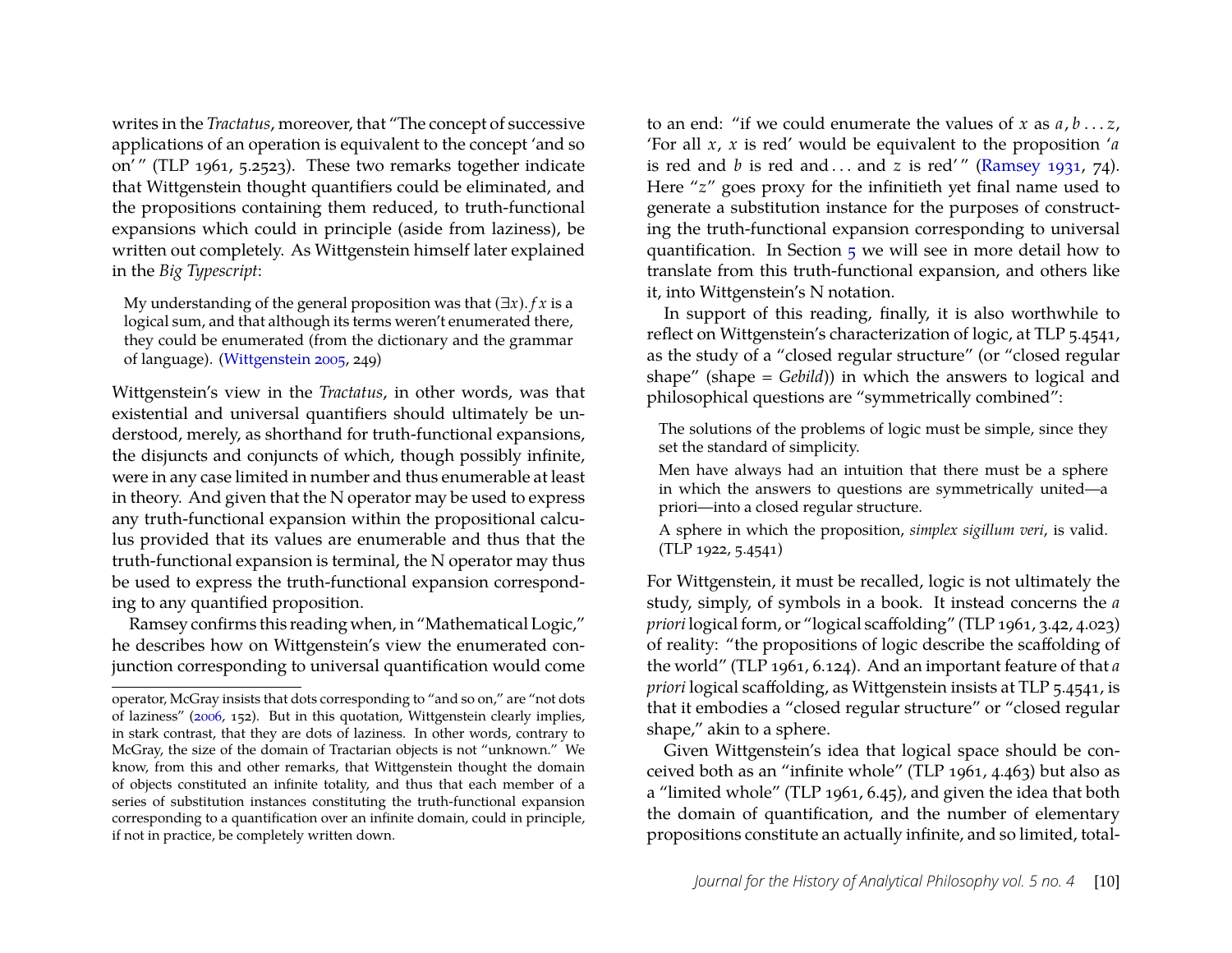ity, it is easy to see how existential and universal quantifications can be equivalent and so reducible to infinite (but nevertheless terminal) conjunctions or disjunctions. It is then easy to see how equivalent truth-functional expansions could be constructed in N notation (we will demonstrate this formally in Section [5\)](#page-19-0).

If, for instance, Wittgenstein conceived of logical space as a "completed infinity" or "infinite totality" akin to a non-Euclidean geometrical space which, though boundless, is limited, this would make it possible to describe all the positive and negative facts there are, including those expressed by the infinitely long (but nevertheless terminal) conjunctions or disjunctions of the propositional calculus, which correspond to quantification over infinite domains within the predicate calculus. In this case, no facts would be left over, and thus there would be nothing left over to say: "The world is determined by the facts, and by these being all the facts" (TLP 1922, 1.11).

#### <span id="page-11-0"></span>**3. The Controversy over Operator N**

Now that we have a better appreciation of its true nature and function, we can move on to explicate the interpretive controversy over Wittgenstein's N operator, and in particular the controversy initiated by Fogelin over the expressive completeness of N relative to mixed, multiply-general propositions.

"Mixed multiply-general" propositions are simply propositions of the predicate calculus containing at least one of each of both a universal and an existential quantifier. It has been claimed by Fogelin that these propositions cannot be expressed through successive applications of the N operator, whether in any of the ways indicated by Wittgenstein at TLP 5.501, or in any way which is consistent with fundamental philosophical commitments of the *Tractatus*.

An assumption made by Fogelin in motivating this alleged problem, however, is that Wittgenstein intended the N opera-

tor to apply first to open sentences, and then subsequently to complex, quantificational structures. According to Fogelin, the following procedure would then be applied in order to construct mixed, multiply-general propositions: first, the N operator would be applied to open sentences such as *Fx y*, (like so:  $N(fxy)$ ) which would result in negated, doubly existentially quantified sentences (i.e., ∼(∃*x*)(∃*y*) *f x y*). One would then, in turn, apply the N operator to these doubly existentially quantified sentences, in the hopes of constructing mixed multiplygeneral propositions [\(Fogelin 1987,](#page-25-0) 78–79; [Soames 1983,](#page-26-0) 575–76). Such a procedure will not, however, and as Fogelin correctly notes, result in mixed, multiply-general propositions. Repeated applications of the N operator will instead simply lead from doubly existentially quantified sentences (i.e.,  $(\exists x)(\exists y)$  *f xy*) to their negations, and *vice versa*.

Interestingly, in the context of originally attempting to motivate these concerns about the N operator, in relation to his discussion of Wittgenstein's treatment of generality, Fogelin asks with regards to the expression  $N(Fx \& Gx)$  (with which the general proposition ∼(∃*x*) (*Fx* & *Gx*) is allegedly to be expressed *via* Wittgenstein's N operator): "What shall we say about the sudden appearance of a functional sign under the operation N?" [\(1987,](#page-25-0) 64). What we should say about it is that although such things appear in Robert Fogelin's book about Wittgenstein, they simply do not appear at any point in the book of Wittgenstein's which he is writing about. Aside from the fact that functional signs never appear under the scope of the N operator within the pages of *Tractatus*, it is also notable that within Fogelin's version of the construction as described above, by the time we get to our second iteration of N, we are now considering how N would be applied to something which *does* contain quantifiers, but that *does not* contain N. This does not seem to be congruous with Wittgenstein's claim that all truth-functions are to be constructed *via* successive applications of N as opposed to other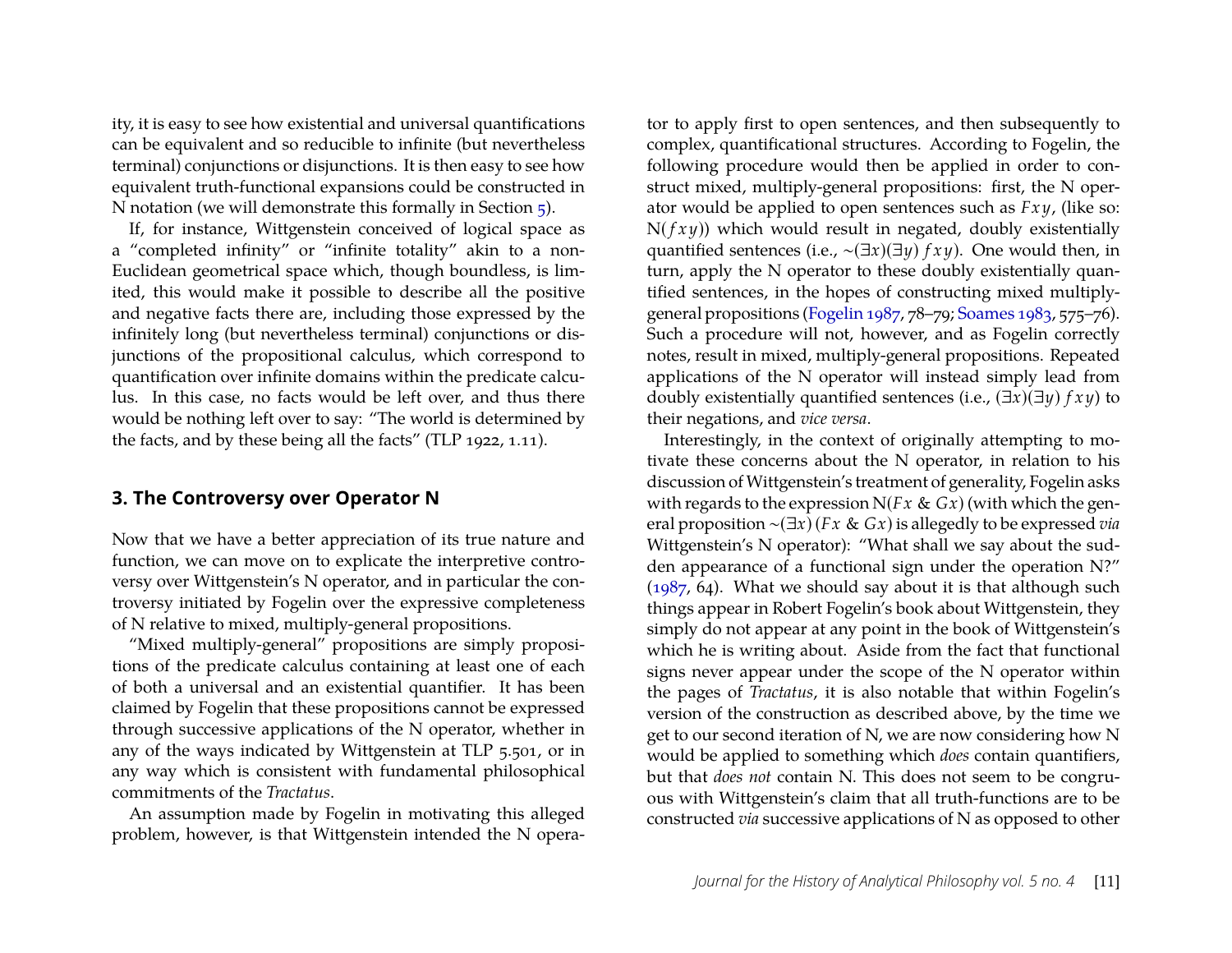operators. Indeed, part of the point of using N as a sole, primitive operator, as we shall see momentarily, is to facilitate the elimination of quantifiers and other logical constants (cf. TLP 4.0312).

In his remarks on the alleged "fundamental error in the logic of the *Tractatus*," Fogelin explains that:

It is easy enough to diagnose the . . . difficulty. When we apply the operator N to the propositions that are the values of the function *f x y*, both argument places under the function are handled at once in the same way, i.e., both variables are captured. So whatever kind of quantifier emerges governing one of the variables, that same kind of quantifier must emerge governing the other. [\(Fogelin](#page-25-0) [1987,](#page-25-0) 79)

Here Fogelin is saying, essentially, that Wittgenstein either simply does not understand, or does not appreciate, that if two distinct objectual variables occur within one formula, then it is possible for each of those variables to be bound by distinct quantifiers. The idea that Wittgenstein is guilty of such a basic misunderstanding of logical syntax, however, is exceptionally improbable. If Wittgenstein did not recognize or understand this potentiality, then why would he have designed a system of exclusive quantifiers specifically designed to avoid ambiguities associated with it? Fogelin's attempted construction seems to have gotten off track in presuming that N could be meaningfully applied either to open sentences, or quantified sentences. In Section [4](#page-15-0) we will examine two implicit, and problematic assumptions which likely motivated this mistaken presumption.

In any case, as a means of circumventing Fogelin's concerns about the expressive completeness of Wittgenstein's N operator, Geach [\(1981\)](#page-25-2) proposed an "enhanced" treatment of N, which involves taking N to apply to class forming operators (such as  $[\ddot{x}:fx]$ :

The N operator yields joint denial of an arbitrary number of propositional arguments, from 1 upwards. Applied to one argument it

yields the same result as ordinary negation; applied to two arguments it yields binary joint denial; but it may be applied to more than two arguments, and then these need not be listed, but may be given by specifying the class containing just such-and-such propositions. [\(Geach 1981,](#page-25-2) 168)

According to this procedure, for instance, (∃*x*)(∀*y*) *f x y* would be expressed  $(1981, 169)$  as

$$
N(N(\ddot{x}:(N(\ddot{y}:N(fxy))))
$$

Here the two N's on the left correspond to existential quantification and apply to *x*, while the two N's on the right correspond to universal quantification and apply to *y*:

 $'(\mathbf{N}(\ddot{y}:\mathbf{N}(fay)))'$  says that we are to deny every such proposition as 'N( *f ab*)', i.e., that ' *f ab*' is always to be affirmed whatever '*b*' stands for; i.e., it is equivalent to (*y*) *f a y*'. And then if we replace '*a*' by the variable '*x*' and embed the result in 'N(N( $\ddot{x}$  : (...)))', we shall be saying that the joint denial of the class of propositions we get from  $'(y)(\int f a y)'$  by varying 'a' is itself to be denied, i.e., that one or the other member of this class is to be affirmed, i.e., that  $\mathcal{L}(\exists x)(y)$  *f x y*' is to be affirmed. [\(Geach 1981,](#page-25-2) 169)

Through this ingenious method, we are able to use N in consort with class forming operators, to express something equivalent to the conjunction of disjunctions which corresponds to the relevant mixed, multiply-general quantification.

However, while Geach is correct to think that the N operator may be applied, simultaneously, to more than two arguments, it is *not* strictly correct, as he suggests, to think that one might apply N, ultimately, to a specified *class* of propositions. AsWittgenstein makes clear at TLP 5.52, neither an open sentence, nor a class forming operator will ultimately occur under the scope of the N operator. Instead, what ultimately occurs under the scope of the N operator are the values of  $\bar{\xi}$  themselves. These values, as we have seen, are the elementary propositions which result from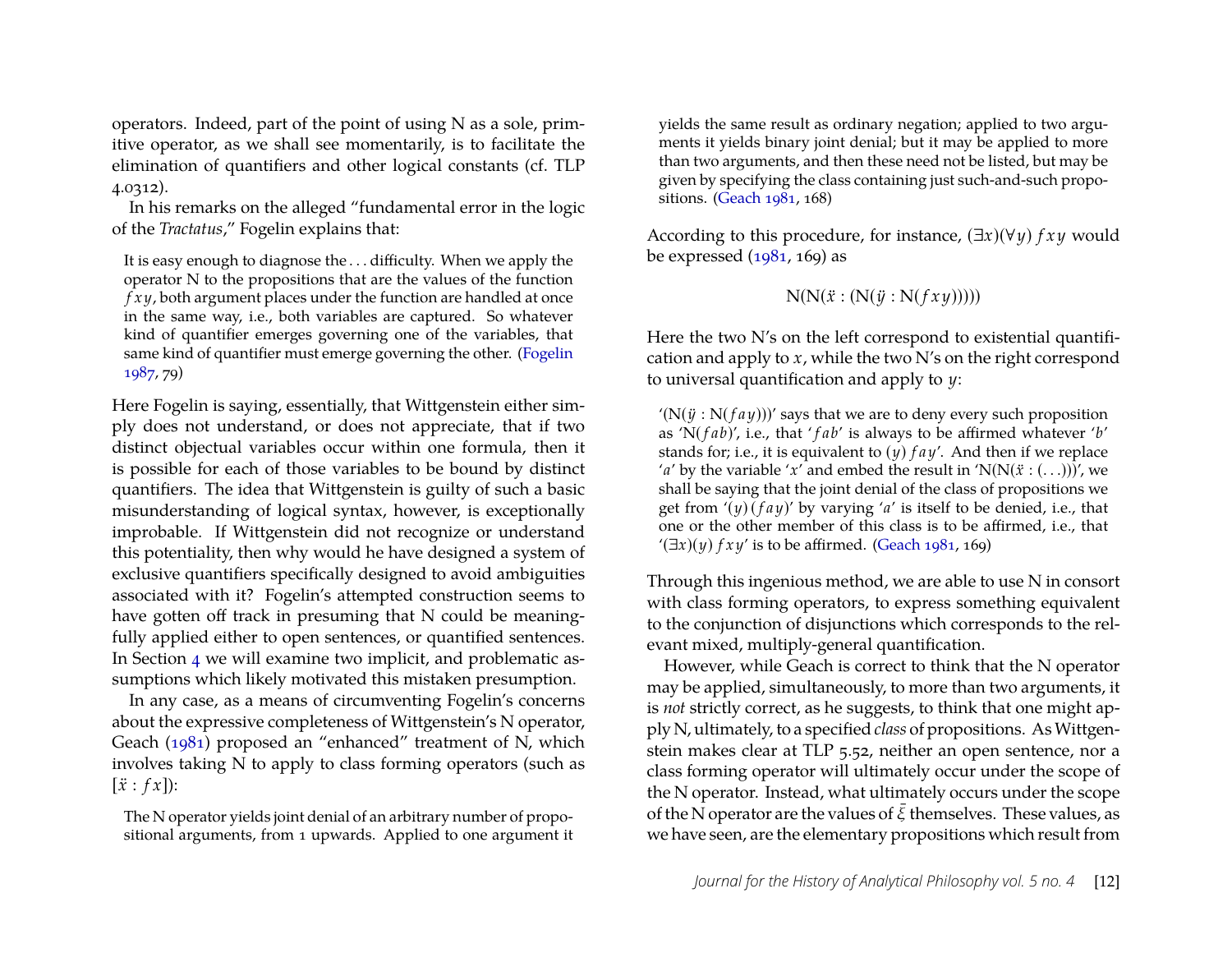substituting individual constants for variables within the relevant open sentence. Subsequently, N-expressed truth-functions of those elementary propositions may occur under the scope of the operator. Since, in the basis case, these values are logically independent, elementary propositions, they can in turn be symbolized by semantically atomic sentence letters, a distinct one assigned to each elementary proposition within the brackets following the N operator. Though this procedure has already been discussed to some degree in Section [2,](#page-3-0) it shall in any case be explicated formally, and in greater detail in Section [5.](#page-19-0)

As Landini notes, Geach's appeal to a class forming operation, runs counter to Wittgenstein's "unequivocal rejection of the view that a theory of classes is part of logic" [\(2007,](#page-25-5) 138). Though not with any specific reference to Geach, Frascolla elaborates on the reasons for this "unequivocal rejection" as follows:

We can expound the objection more explicitly. The reductionist programme of logicism turns out to be a translation of arithmetical axioms into propositions of the language of the theory of classes (in the type theoretical version), and to be a proof of these translations from the axioms of the latter theory. This translation is considered by Wittgenstein not only superfluous, but also harmful since it changes propositions whose general validity is essential into propositions that, if valid, are endowed merely with accidental general validity. As known, the opposition between essential and accidental general validity of logical propositions is elaborated in the *Tractatus* in overt polemic with Russell's conception of logic. [\(Frascolla 1994,](#page-25-9) 38)

In other words, the validity of logical and mathematical propositions cannot derive from the truth of axioms within the theory of classes, because in that case their validity would depend upon the contingent truth of those axioms, and so be "accidental" (as opposed to "essential"). A more specific example of this problem, would be that concerning Russell's reducibility axiom, about which Wittgenstein writes:

Propositions like Russell's "axiom of reducibility" are not logical propositions, and this explains our feeling that, even if they were true, their truth could only be the result of a fortunate accident.

It is possible to imagine a world in which the axiom of reducibility is not valid. It is clear, however, that logic has nothing to do with the question whether our world really is like that or not. (TLP 6.1232–6.1233)

Since the reducibility axiom is not true in all possible worlds, it can only be accidentally but not necessarily valid. Arithmetical truths thus cannot be logically derived from it, except by bartering away the necessity of such propositions.

As an alternative to the problematic, type-theoretic foundation for mathematics promoted by Russell, therefore, Wittgenstein instead accounts for mathematics and number in terms of what he calls the "general form of an operation" (TLP 6.01). The details of this proposal are not especially important for our present purposes.[8](#page-13-0) What is important from our present perspective is that operator N is supposed, by Wittgenstein, to be an instance of the general form of an operation (TLP 6.01; [Frascolla](#page-25-9) [1994,](#page-25-9) 2). Given, however, that Wittgenstein's introduction of the general form of an operation is supposed to obviate the need to appeal to philosophically problematic class-theoretical notions, it would be surprising if he then intended to reintroduce these problematic notions in consort with the deployment of N in his characterization of the general form of a truth-function. More plausibly, Wittgenstein's introduction of operations is supposed to facilitate the elimination of such appeals within the constructions both of number, as well as truth-functions. This explains why the two topics are so closely linked thematically, and discussed in such close proximity within the text (TLP 6–6.031).

Geach in fact acknowledges that his notation is *prima facie* incongruous with Wittgenstein's intentions, and is thus forced to explain this away by claiming that Wittgenstein "exaggerated"

<span id="page-13-0"></span><sup>8</sup>For a more detailed, systematic exposition, see [Frascolla](#page-25-9) [\(1994,](#page-25-9) 8–23).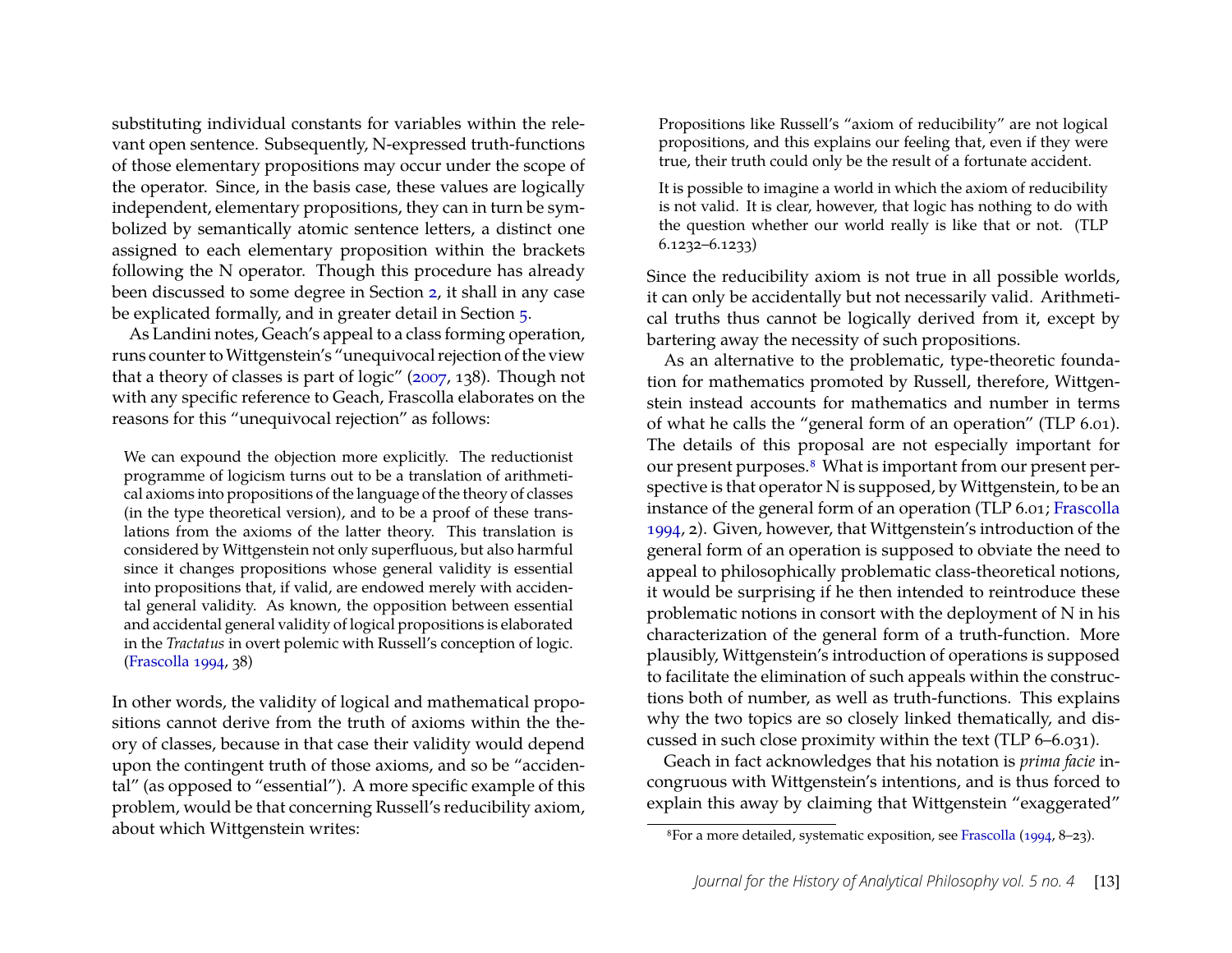[\(1981,](#page-25-2) 179) when he said (TLP 6.031) that the theory of classes was superfluous. On my view, however, there is no exaggeration, and so no need to explain this remark away. On my view, the whole purpose behind introducing the N operator notation, is to allow Wittgenstein to execute the radical, logical eliminativism (see [Landini 2007\)](#page-25-5), announced as his *Grundgedanke*, or "fundamental thought" in TLP 4.0312. The N operator notation is supposed to show that all meaningful language can be built up out of repeated iterations of a single operator, which is nothing other than a truth-function of elementary propositions that are facts and also model them. This allows Wittgenstein to get by with nothing over and above an ontology of facts consisting of structured combinations of objects.

Yet it is hard to see how classes can fit in to this ontology. It is hard, in particular, to see how classes can either be identified with facts, or how facts can have classes as constituents (especially since Wittgenstein stipulates that facts only have objects as constituents; TLP 2.01). It might then seem to defeat the whole purpose of Wittgenstein's eliminativism, if his theory *required* the N operator to be applied to class forming operators. Of course, there is nothing to prevent us from applying Geach's clever notation as shorthand, just as we might apply Russell's quantifier notation, or Rogers and Wehmeier's ingenious circumflex and bar notation.[9](#page-14-0) The point, however, is that none of these notations, any more than conjunction or disjunction, can be supposed to provide the *ultimate analysis* of the general propositional form, because they each contain supplemental operators and/or logical constants, which Wittgenstein desires, ultimately, to eliminate for the purposes of his logical philosophy.

This eliminativist agenda explains why, when Wittgenstein depicts truth-tables at 4.442, 5.5 and elsewhere, they do not have logical constants in them. The logical constants are (truthfunctional) operations (5.2341), and operations are mere symbols (cf. [Soames 1983,](#page-26-0) 582), which, unlike functions proper, play no essential role in characterizing the sense of a proposition (TLP 5.25). The whole *point* of characterizing the logical constants *as* operations is so that they may be ontologically eliminated, and the N operator facilitates that process by reducing all other truth-operations to one.

Now, while Fogelin concedes that mixed multiply-general propositions can indeed be constructed using Geach's enhanced notation, he nevertheless insists that this notation is incongruous with other fundamental tenets of the *Tractatus*. In particular, Fogelin focuses on an incongruity with Tractarian commitments to the finiteness and successiveness of truth-operations [\(1982,](#page-25-3) 126). These concerns of Fogelin's are connected in important ways to Geach's use of class forming operators, and to the question, discussed above, of whether such operators should be understood merely as convenient shorthand, or instead as ineliminable elements of a Wittgensteinian notation.

By "successiveness" (as we shall see in more detail in Section [5\)](#page-19-0), Wittgenstein means simply that within the N-expression of any proposition, N-expressions will typically be nested within one another, and those with the narrowest scope will apply to elementary propositions. In constructing the full N-expression we are interested in, we will thus proceed, successively, from those applications of the N operator which have the narrowest scope, to those which have the widest, until we are done Nexpressing the proposition we want.

<span id="page-14-0"></span><sup>9</sup>Rogers and Wehmeier note that, if we were to construe Geach's notation as "shorthand," or as deploying "abbreviations" [\(2012,](#page-26-8) 562) for enumerated lists, "then the first and second methods of description of 5.501 would actually be identical." This is quite true, and explains why, in his introduction, Russell characterized Wittgenstein's method of constructing general propositions, described at 5.501, as being "exactly" the same as that used in case N is applied to enumerated lists (TLP 1961, xvi). It also explains why Wittgenstein insists that the particular method used to describe the bracketed propositions, is inessential (TLP 5.501). Ultimately, despite inessential differences of detail, the very same procedure is used to construct all propositions, and that is why this procedure provides the general propositional form.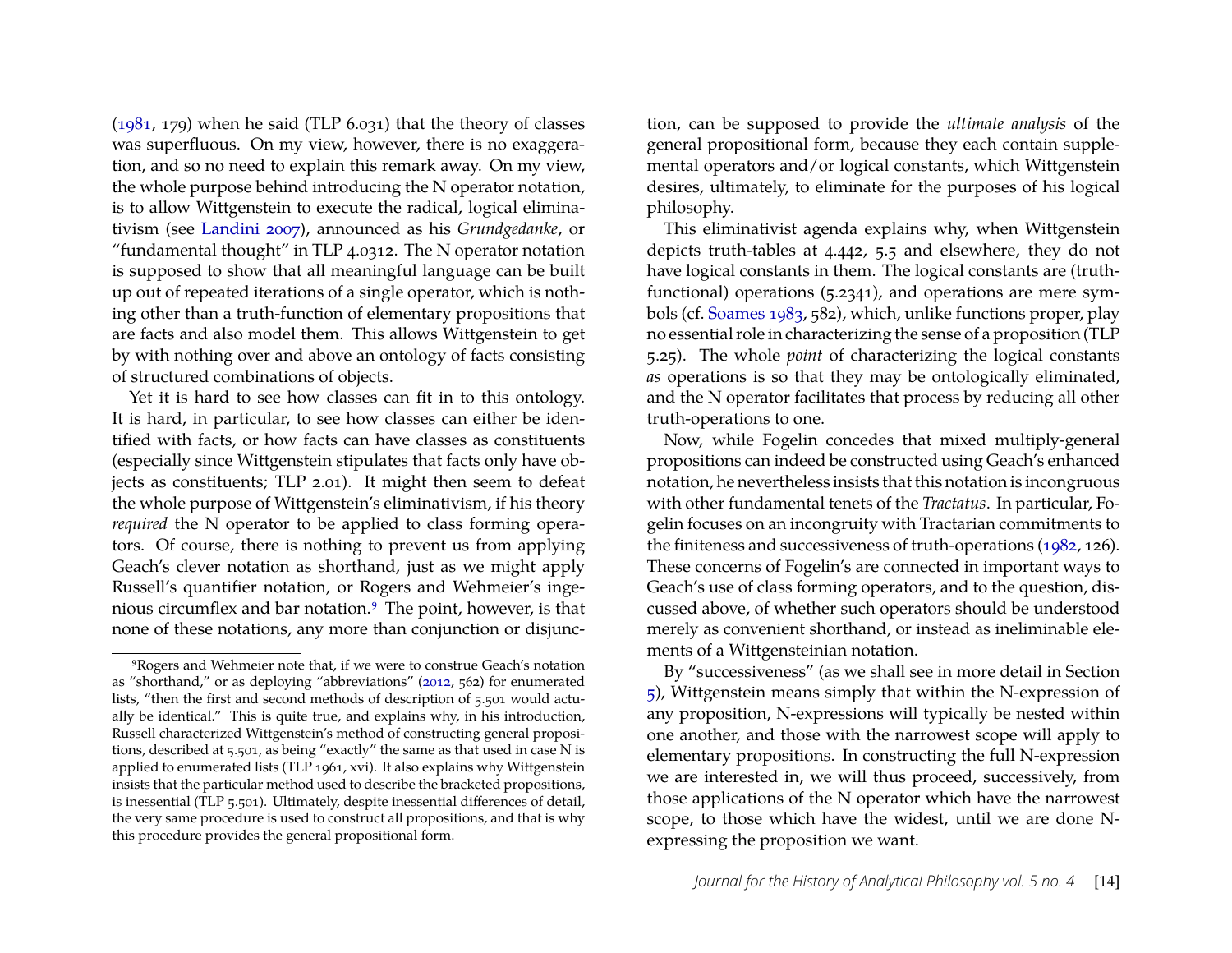Fogelin seems not to have any issue with *this* aspect of "successiveness," however. On his view, the problems for successiveness only come about in connection with another alleged commitment of Wittgenstein's identified at 5.32, which is that of "finiteness." As Fogelin explains:

If the set of base propositions is infinite, then nothing will count as the immediate predecessor of the final application of the operation N in the construction of a universally quantified proposition. [\(Fogelin 1987,](#page-25-0) 81)

In other words, if we try to construct an N-expression according to the above procedure, it may be that we will never be able to successively "move out" to the iterations of the N operator which have wider scope in the expression, because series of required, narrower scope iterations of the N operator may be infinite and so unending. And this, according to Fogelin, explains why at TLP 5.32 Wittgenstein insists that all truth-functions must be expressible *via* a finite number of operations.

Fogelin claims that this same basic problem applies to Geach's notation. This is because Geach's notation must ultimately be understood merely as shorthand for a much lengthier, and potentially unlimited procedure of successive applications of N. With regards to Geach's expression for universal quantification  $(N(\ddot{x}: N(fx)))$ , for example, Fogelin explains:

The surface grammar of this expression may suggest only two successive applications of the operator N to an initial set of propositions, but that, of course, is false. For Geach the expression '( $\ddot{x}$  : N( $f(x)$ )' specifies a set of propositions that is the result of possibly infinitely many applications of the operator to a set of propositions. [\(Fogelin 1982,](#page-25-3) 125)

So we seem to have an arrived at an impasse. We can escape Fogelin's concerns about the expressive completeness of N by deploying Geach's method of applying N to class forming operators. However, this method would seem to be incongruous with

important aspects of Tractarian doctrine, such as Wittgenstein's repudiation of classes at TLP 6.031. On the other hand, if we interpret Geach's notation as shorthand for a procedure which is consistent with Wittgenstein's repudiation of classes, we run into the problem of "successiveness" identified by Fogelin.[10](#page-15-1) That is, if N is supposed to operate upon an infinite list of propositions, where infinity is understood as potential and so unlimited, we will be unable to construct the proposition we want in a limited number of successive steps. Thankfully, in Section [5](#page-19-0) I will provide an alternative method of construction, which both evades Fogelin's concerns about expressive completeness, but is also completely consistent with Tractarian doctrine. First, however, it will be helpful to more closely examine as well as correct several problematic assumptions, and associated expository errors, that led us to this apparent deadlock.

#### <span id="page-15-0"></span>**4. Problematic Assumptions**

Despite their apparent disagreement, both Fogelin and Geach seem at least implicitly to share four problematic and interrelated assumptions. By rejecting these four assumptions, we can avoid being led into the impasse, and dilemma, which their debate might seem to have created for us and which we arrived at in Section [3.](#page-11-0)

The first assumption we must reject is to think that at the time of authoring *Tractatus*, Wittgenstein construed infinity as poten-

<span id="page-15-1"></span><sup>&</sup>lt;sup>10</sup>It is important to note that Fogelin himself seems not to endorse Wittgenstein's repudiation of classes: "I have no personal reservations about forming sets... in just the way that Geach proposes" ( $1982$ ,  $126$ ). However, it is unclear how his critique of Geach will have any force unless he at the very least accepts that Wittgenstein would repudiate a set theory of the sort that Geach describes. For if it is permissible to form infinite classes in the way that Geach intends, then Geach's notation for mixed, multiply-general propositions, for example, need not be conceived as a mere shorthand, and consequently, the demands of finiteness and successiveness are met.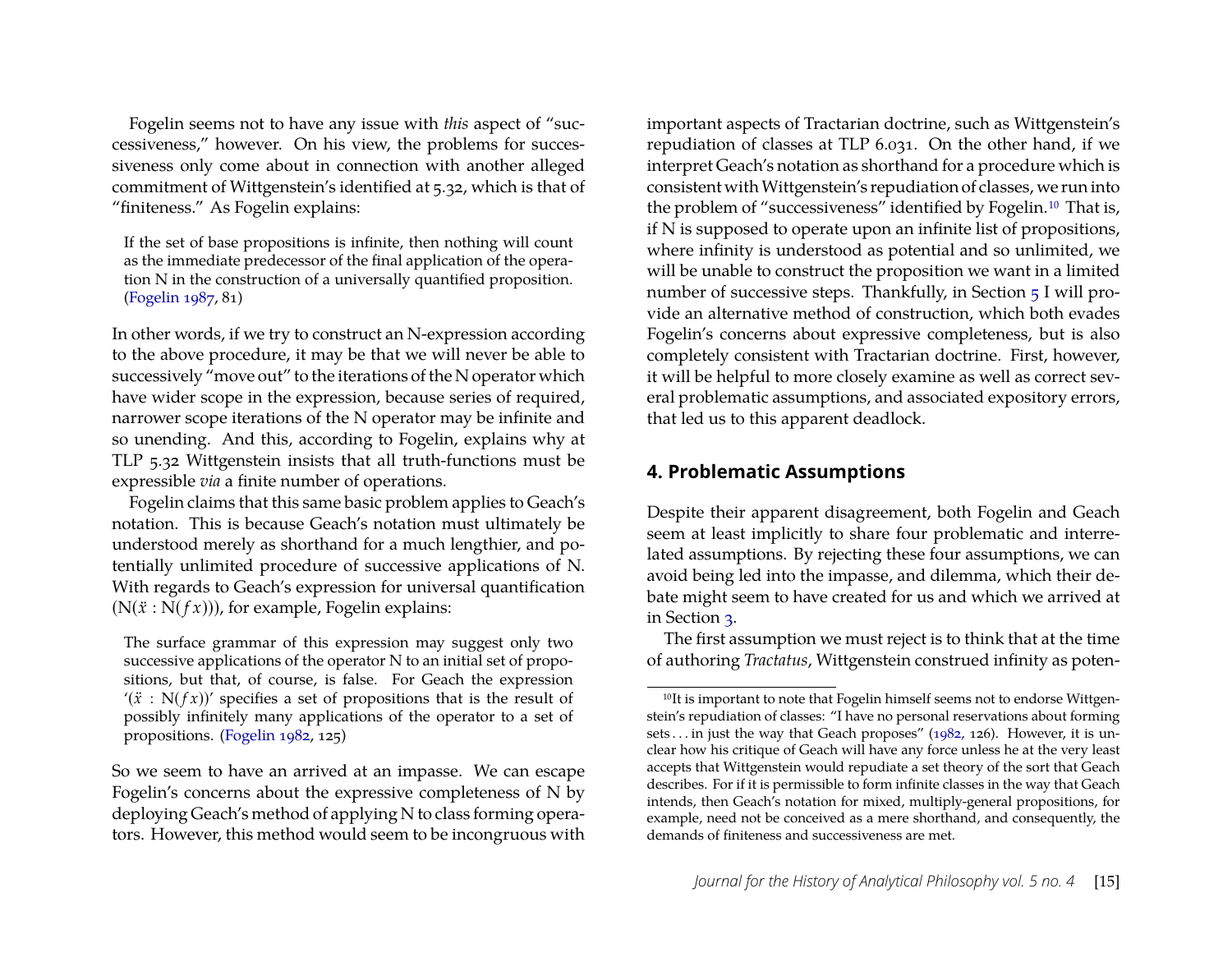tial, rather than actual (cf. [Marion 1998,](#page-25-8) 34). Under that assumption, it would seem obvious, as it apparently did to both Fogelin and Geach, that Wittgenstein would need to deploy some device, for instance a class forming operator, or an open sentence, so as to quantify over an infinite domain. This is because, given the assumption that infinity is potential, it would be impossible, even in theory, to write out an entire, truth-functional expansion over such a domain. At the time of authoring *Tractatus*, however, Wittgenstein thought it was *not* in principle impossible to write out the entire truth-functional expansion corresponding to quantification over an infinite domain. Instead he conceived of logical space as an infinite whole (TLP 4.463), comprising a *totality* of (negative and positive) facts (TLP 1.11–1.12), any list of which must therefore come to an *end*. Consequently, and as Methven notes

Wittgenstein is quite clear that how one specifies the elementary propositions upon which such operations are to take place is not essential. [\(Methven 2015,](#page-26-12) 209)

This observation leads directly to the second integral, if underappreciated feature of Wittgenstein's system, which is that he *only* intends to recommend the N operator on the grounds of its potential to yield philosophical insight, and not in virtue of any practical, technical advantages it enjoys over other notations. Absent that assumption, it might again seem to be required that N be used in consort with a set forming operator, open sentence, or some other quantificational device, in order to render its deployment practicable. But the N operator is simply not intended as any sort of practical, notational recommendation, and that explains why Wittgenstein never introduced any sort of thoroughly worked out technical proposal according to which it might be so deployed.<sup>[11](#page-16-0)</sup> After all, Wittgenstein offers his book as a *treatise on logical philosophy*, not a *logic textbook* [\(1961,](#page-26-2) 3). It is thus enough to say that the list of elementary propositions required to express a general proposition *via* successive applications of N, may simply be stipulated to be the values of

Wittgenstein does not seem to have thought that there was any essential difference between the finite and the infinite case of conjunction beyond the fact that, in the infinite case, the propositions to which his N-operator is to be applied will be specified by a propositional function rather than by enumeration. [\(Methven 2015,](#page-26-12) 210)

Wittgenstein did not think that there was any essential difference between the finite and infinite case, because he thought that infinity was actual, as opposed to potential. He thus thought that the terms of an infinitely long series were just as enumerable, in theory, as were those of any finitely long series. Of course, infinitely long series of propositions would be practically impossible to enumerate; but then the same thing would be true of many very large, but finitely long series of propositions. Thus there would be an obvious temptation, in both cases, to simply use an open sentence, or propositional function, to describe the propositions we are talking about. But, from a logical point of view, it would not be absolutely essential that we do.

<span id="page-16-0"></span><sup>&</sup>lt;sup>11</sup>It may be uncommon in the literature on this topic, for commentators to *explicitly* characterize the N operator as if it were adopted and advanced by Wittgenstein in virtue of its practical, technical, advantages over other notations. But this assumption nevertheless seems to be *implicit* in the lengths to which commentators have gone to flesh out the technical details of Wittgenstein's proposal, in an effort to determine whether it could practically be implemented to advantage within a logical system. Fogelin goes so far as to insist that: "I do not think we grasp the full intent of the *Tractatus* unless we see that one of its pretensions—perhaps its chief pretension—was to serve as a replacement for *Principia Mathematica*" [\(1987,](#page-25-0) 72). If the reading offered in this paper is correct, such pretensions were far from Wittgenstein's mind when devising the N operator notation. If anything, the *Tractatus* is supposed to obviate the need for a book like *Principia*, not to replace *Principia*. The N operator is thus not designed to figure prominently within a practicable logical system, and Wittgenstein is not a logicist, keen on deploying the system to prove mathematical or other theorems. On Wittgenstein's view, mathematics is a "method of logic" (TLP 6.234), not derived from logic. The N operator, moreover, is introduced not to facilitate a logicist program, but instead to display the essence of meaning and representation, for the purposes of a philosophy of language and logic.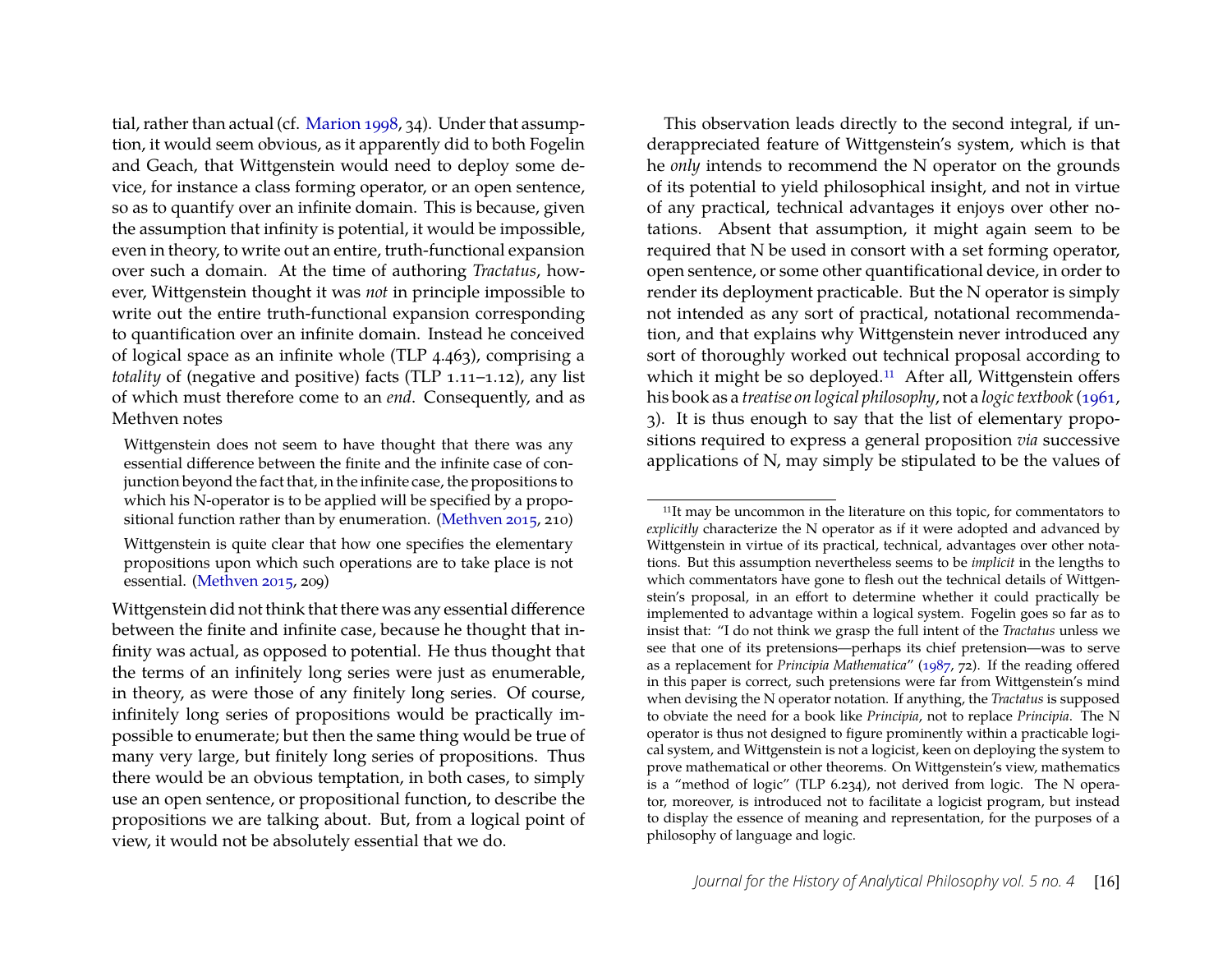a particular propositional function. Moreover, Wittgenstein is clear that this is only one possible method of stipulating the relevant propositions and is not in any way essential. The advantage of this method is simply that, as opposed to being required to list each of the relevant elementary propositions (which would be possible in principle but not in practice), we may instead use the propositional function, or open sentence, as a means to *describe* the list in lieu of writing it down. We do not then need to actually *place* the open sentence corresponding to the propositional function under the scope of the operator, and, moreover, to do so would violate logical grammar. And this explains why Wittgenstein never does place an open sentence under the scope of N within the pages of TLP.

The N operator is simply not designed to be used for practical purposes, but instead *only* for the purposes of logical philosophy. For Wittgenstein's purposes, it is enough that a sufficiently powerful God, or supercomputer could use the N operator to express all meaningful propositions; it does not even have to be humanly possible. After all, an expressively complete notation cannot be bound by the psychological limitations and physical frailties of human beings, for these are purely contingent, and imperfect features of the world. To think that it is so bound, would be to confuse the psychological, with the logical (see TLP 4.1121). As Ramsey explains:

Mr. Wittgenstein holds that all propositions express agreement and disagreement with truth-possibilities of atomic propositions ... although often the atomic propositions in question are not enumerated, but determined as all values of a certain propositional function . . . It is clear, of course, that the state of mind of a man using the one expression differs in several respects from that of a man using the other, but what might be called the logical meaning of the statement, the fact which is asserted to be, is the same in the two cases. [\(Ramsey 1931,](#page-26-11) 74)

The "logical meaning" of a general statement is the same whether we use quantification in consort with a propositional

function, or enumeration of the sort which characterizes a truthfunctional expansion. The use of a propositional function is thus inessential, from a logical point of view (if not from a psychological point of view). Given the possibility, in theory if not in practice, of deploying the N operator to express all meaningful propositions, it is supposed to display the general and essential form both of truth-functions and, given extensionality, of propositions. We do not actually have to be able to *use* the N operator in practice, in order to deploy it to display these philosophically interesting features of logic and language.

There exists an analogy, here, with Wittgenstein's use of exclusive quantifiers so as to eliminate the identity predicate. The point of that analysis is *not*, ultimately, to recommend replacing the identity sign with exclusive quantifiers due to any demonstrable "technical advantages" [\(Hintikka 1956,](#page-25-10) 228) thereof (cf. [Ramsey 1931,](#page-26-11) 31–32). The point is instead simply to show that the identity sign "is not an essential constituent of conceptual notation" (TLP 1961, 5.533). In other words, Wittgenstein's point is that the identity sign *can* be eliminated from conceptual notation, not that, for practical purposes, it *should*. From the point of view of logical philosophy, the relevant lesson which follows from the eliminability of the identity sign is not that we should not use it in logical practice, but simply that it cannot be part of the *ultimate* philosophical analysis of that practice. Russell explains this point quite nicely in his introduction:

Mr. Wittgenstein accordingly banishes identity and adopts the convention that different letters are to mean different things. In practice, identity is needed as between a name and a description or between two descriptions. It is needed for such propositions as "Socrates is the philosopher who drank the hemlock", or "The even prime is the next number after 1." For such uses of identity it is easy to provide on Wittgenstein's system. (TLP 1961, xix)

In other words, use of the identity sign for practical purposes is perfectly compatible with Wittgenstein's *logical system*. But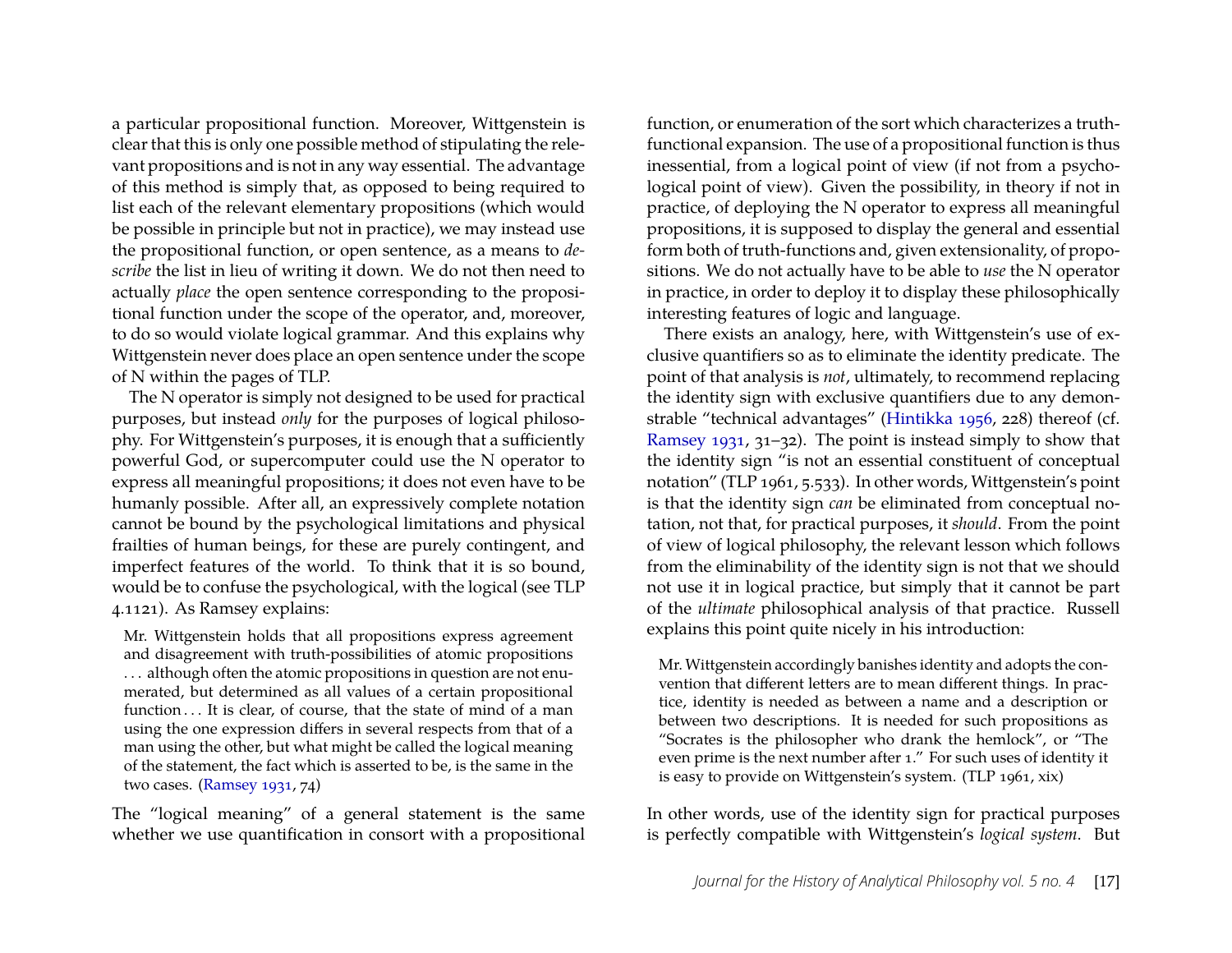only on the condition that it can ultimately be eliminated for the purposes of a *logical philosophy*, the "fundamental thought" of which is that logical constants, like the identity sign, do not stand for or represent anything (TLP 1961, 4.0312).

The third, and related feature of Wittgenstein's logical philosophy that goes underappreciated by each of both Fogelin and Geach is simply the fact that according to it, elementary propositions have structure but are nevertheless logically independent. This means that once an open sentence *Fx y*, for example, is used to create (or describe) a list of elementary propositions with a certain structure, that structure subsequently becomes irrelevant within the truth-functional expansion of any mixed or unmixed, multiply- or singly-general proposition. Since elementary propositions are logically independent, they can safely be assigned semantically atomic sentence letters which lack any internal structure. Regardless of any internal structure or content, no other elementary proposition can possibly be inconsistent with any elementary proposition, and no elementary proposition can follow from any elementary proposition. This is why Wittgenstein's symbol for the general form of a proposition,  $[\bar{p}, \bar{\xi}, N(\bar{\xi})]$ , contains the sentence letter meta-variable "*p*" to range over all elementary propositions at the base level of the operation, and not for instance a variable set forming operator, or an "open sentence" variable.

Once the intended list of structured, elementary propositions is stipulated (or described) *via* the deployment of an open sentence in accordance, for example, with the second or third of the methods specified in TLP  $5.501$ ,<sup>[12](#page-18-0)</sup> and once semantically atomic sentence letters are subsequently assigned to these propositions, we can essentially forget about the internal structure of the elementary propositions. The construction of the truth-functional expansion corresponding to any mixed or unmixed, multiply- or singly-general proposition, then proceeds just as if that proposition were one of the propositional rather than the predicate calculus. In fact, Wittgenstein's view is that general propositions, and molecular propositions of the propositional calculus, are each ultimately reducible to a single, truth-functional calculus deploying N as its lone, truth-functional operator. The second and third methods identified at 5.501, are each designed to specify selections of elementary propositions with structure for the purposes of assigning them sentence letters which lack structure. The N operator can then be applied to these sentence letters as per the general form of a truth-function identified at TLP 6.

We may then express equivalents both of general propositions, but also of molecular propositions of the propositional calculus, *via* a single, truth-functional operator and in accordance with a uniform procedure. This is why Russell insists in his introduction (TLP 1961, xvi), that the construction of general propositions proceeds in *exactly* the same way as it would in the case of operations upon enumerated lists of sentence letters: because it too ultimately reduces to operations upon enumerable (if not in practice enumerated) lists of semantically atomic sentence letters, and subsequently on truth-functions thereof. Hence, in the general form of a proposition, we begin with all sentence letters (symbolized by  $\bar{p}$ ), take a selection of those (symbolized by  $\bar{\xi}$ ), and then apply  $\rm N$  to them (like so:  $\rm N(\bar{\xi}$ )), to arrive at N-expressed truth-functions of the elementary propositions symbolized by the selected sentence letters.

<span id="page-18-0"></span><sup>12</sup>Soames calls the third of the three methods identified at TLP 5.501 "mysterious" [\(Soames 1983,](#page-26-0) 578). However, there is nothing especially mysteriously about it; like method 2 it is simply a device deployed to describe collections of elementary propositions to which one can apply the N operator so as to express targeted propositions. It differs from the second method by focusing on series of forms, rather than simply on monadic forms. So method two would collect sets of elementary propositions along the lines of, e.g., *Fa*, *Fb*, *Fc*, etc.,

whereas method three would collect elementary propositions along the lines of, e.g., *aRb*, *bRc*, *cRd*, etc., The third method could be useful in formulating general propositions about geometrically ordered relations, for instance.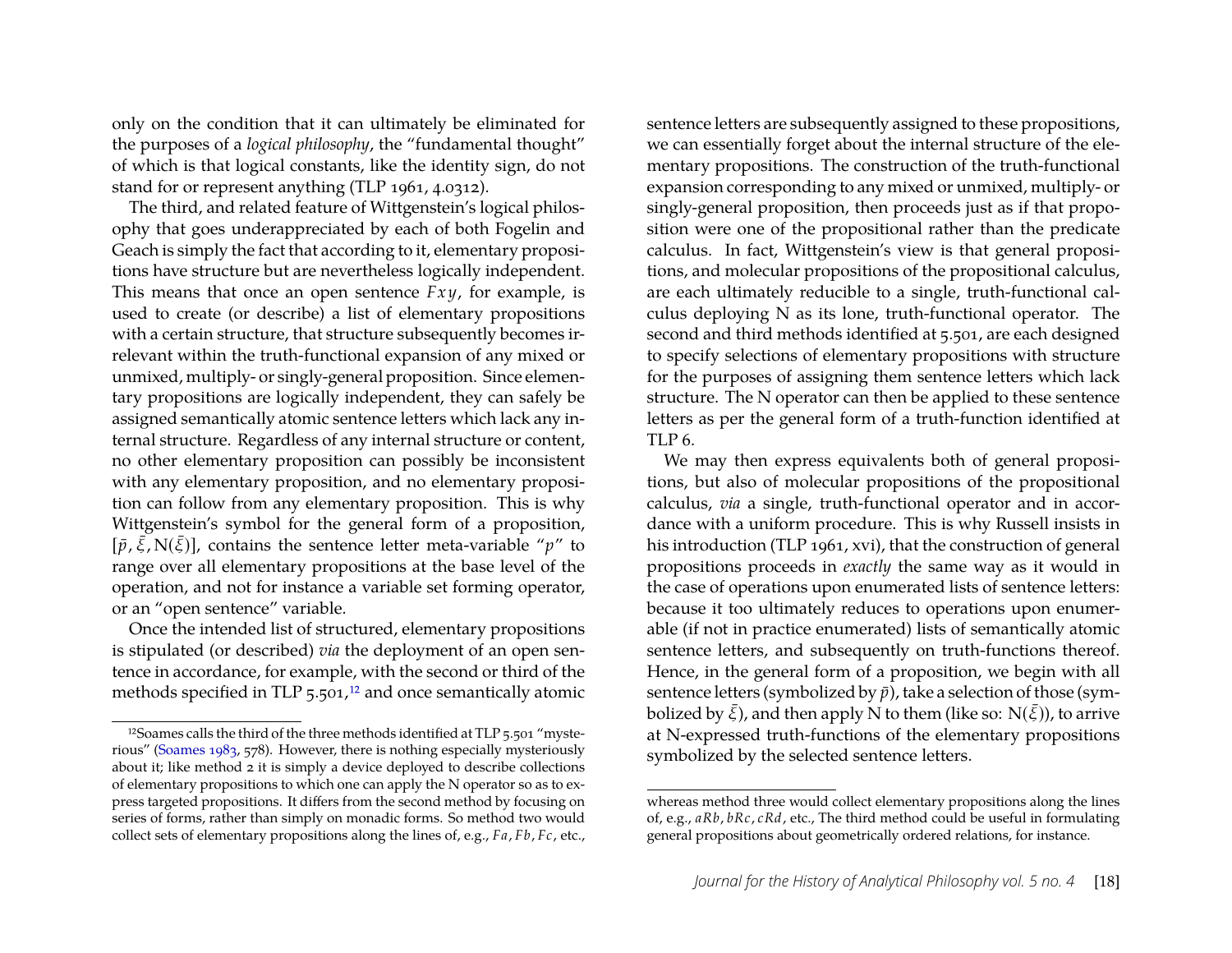These observations lead directly to a fourth and final, interrelated and underappreciated feature of the Tractarian logical system, which is the sentential character of the N operator, and more specifically Wittgenstein's insistence that N applies only to elementary propositions and their (N-expressed) truth-functions. It is common within the scholarly literature, by contrast, to treat the N operator as being akin to a quantifier (in addition to Fogelin and Geach, see [Rogers and Wehmeier 2012,](#page-26-8) 564; [Soames](#page-26-0) [1983,](#page-26-0) 576) and thus as interacting with the internal structure of atomic propositions, represented *via* objectual variables. Such a treatment is presumably thought to be required so as to extend the applicability of N from that of the propositional to the predicate calculus. A problematic consequence of so treating the N operator, as we have seen, is that N might then seem to be susceptible to expressive limitations in case multiple, and distinct objectual variables occur within its scope [\(Fogelin 1987,](#page-25-0) 79; [Soames 1983,](#page-26-0) 575–76). Failing to recognize these expressive limitations is the blunder Wittgenstein is alleged, by Fogelin, to have committed.

On my reading, by contrast, the N operator neither binds objectual variables, and nor do objectual variables ever occur within its scope (see [Jacquette 2001,](#page-25-11) 194, 196). This enables Wittgenstein to evade concerns of the sort identified by Fogelin, wherein the expressive completeness of N is undermined in cases of multiple variation. On my reading, N should be understood as a sentential operator, which operates successively first on selections of elementary propositions, and then, in turn, on their truth-functions. Constructing a proposition in N notation (or "N-expressing" a proposition) is thus a matter of first applying the N operator to the relevant selection of elementary propositions, and in turn applying the N operator to these "N-expressions," and so on, until the desired expression is achieved. The "successiveness" of the N operator identified by Wittgenstein at TLP 5.32, is thus a matter, simply, of undertaking repeated iterations of the N operator from those with the narrowest to the widest scope in the relevant expression. The N operator thus paradigmatically operates upon semantically atomic sentence letters of the sort ranged over by sentence letter meta-variables "*p*" and "*q*," for instance, as well as (Nexpressed) truth-functions thereof.

Having cleared up this and various other interrelated misunderstandings, we can now move on to demonstrate formally, in Section  $\frac{1}{2}$ , the correct method by which N was intended by Wittgenstein to be deployed so as to construct various truthfunctions, including those subsequently controversial truthfunctions corresponding to mixed multiply-general quantification.

#### <span id="page-19-0"></span>**5. Constructing Mixed Multiply-General (and Other) Propositions**

With the Fogelin-Geach controversy behind us, it is time to articulate the method by which N may be used to construct mixed multiply-general propositions, and other supposedly problematical propositions. Crucially, this method both evades Fogelin's concerns about expressive completeness, and is also perfectly consistent with all fundamental philosophical tenets of the *Tractatus*. In light of these features, and in virtue of the issues discussed above, it is likely that Wittgenstein envisioned the construction of N-expressions as proceeding more or less along the lines of the following proposal. (Though there seems to be no reason why he would have rejected Geach's clever class notation, or the ingenious circumflex and bar notation due to Rogers and Wehmeier, as convenient shorthand for the procedure described in this section.)

Integral to this proposal is Wittgenstein's characterization of quantified sentences, as containing "logical prototypes" (TLP 1961, 3.24, 5.522) which can be deployed as a means of describing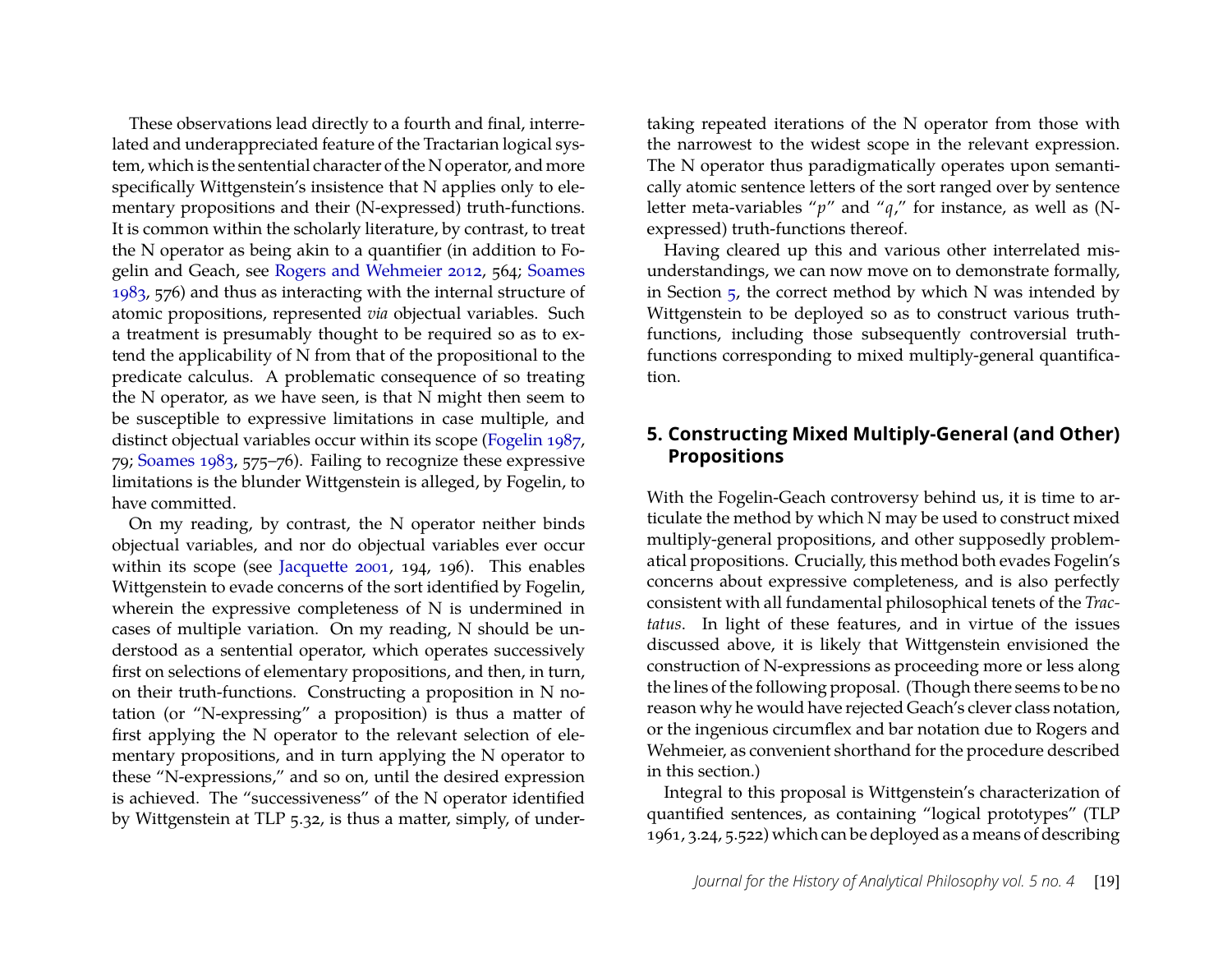the lists of elementary propositions to which one would apply the N operator, in order to construct the truth-function corresponding to a particular, quantified sentence. For instance, and as Wittgenstein notes at 5.52, "∼(∃*x*) *Fx*" would be expressed by placing all of the elementary propositions which are values of the propositional function *Fx* under the scope of the N operator. (To say that these are "values of the propositional function *Fx*," is to *describe*the relevant list of propositions, in lieu of writing the whole list down.) Because these are elementary propositions, moreover, they can be replaced by sentence letters, a different one for each distinct substitution instance of the propositional function.

For example, where we have:

| p:Fa       |  |
|------------|--|
| q: Fb      |  |
| r:Fc       |  |
| $\cdot$    |  |
| $p^i$ : Fi |  |

Then "∼(∃*x*) *Fx*" would be expressed using N as:

$$
N(p,q,r,\ldots,p^i)
$$

Given the assignment of simple sentence letters to each of the infinitely many substitution instances of the logical prototype "*Fx*" contained within "∼(∃*x*) *Fx*", the above N-expression simply negates each of these substitution instances, and in turn conjoins each of these negations. The above N-expression is thus equivalent to the following, infinitely long, truth-functional expansion of "∼(∃*x*) *Fx*":

$$
\sim Fa < \sim Fb < \sim Fc < \ldots < \sim Fi
$$

Within the above construction and subsequent constructions, the letter "*i*" is supposed to stand for the "infinitieth" (and thus final) iteration of whatever it applies to, be it the infinitieth object in the domain, or the infinitieth proposition in a series. Greater clarity could perhaps be achieved *via* the use of transfinite numerals. However, as discussed above, Wittgenstein himself did not deploy such numerals, nor the distinctions that they embody, within his characterization of the infinite in the *Tractatus*. To be faithful to the text, therefore, I have simply supposed the existence of a number, "infinity," which lies at the terminus of various infinitely long series, and have abstracted from the possibility that those series may differ in length or cardinality.

Turning, now, to the construction of a mixed multiply-general proposition, where we have:

| p : Faa        |
|----------------|
| q: Fab         |
| r:Fac          |
| ÷              |
| $p^i$ : Fai    |
| $p^1$ : Fba    |
| $q^1$ : Fbb    |
| $r^1$ : Fbc    |
| $\ddot{\cdot}$ |
| $p^{1i}$ : Fbi |
| $p^2$ : Fca    |
| $q^2$ : Fcb    |
| $r^2$ : Fcc    |
|                |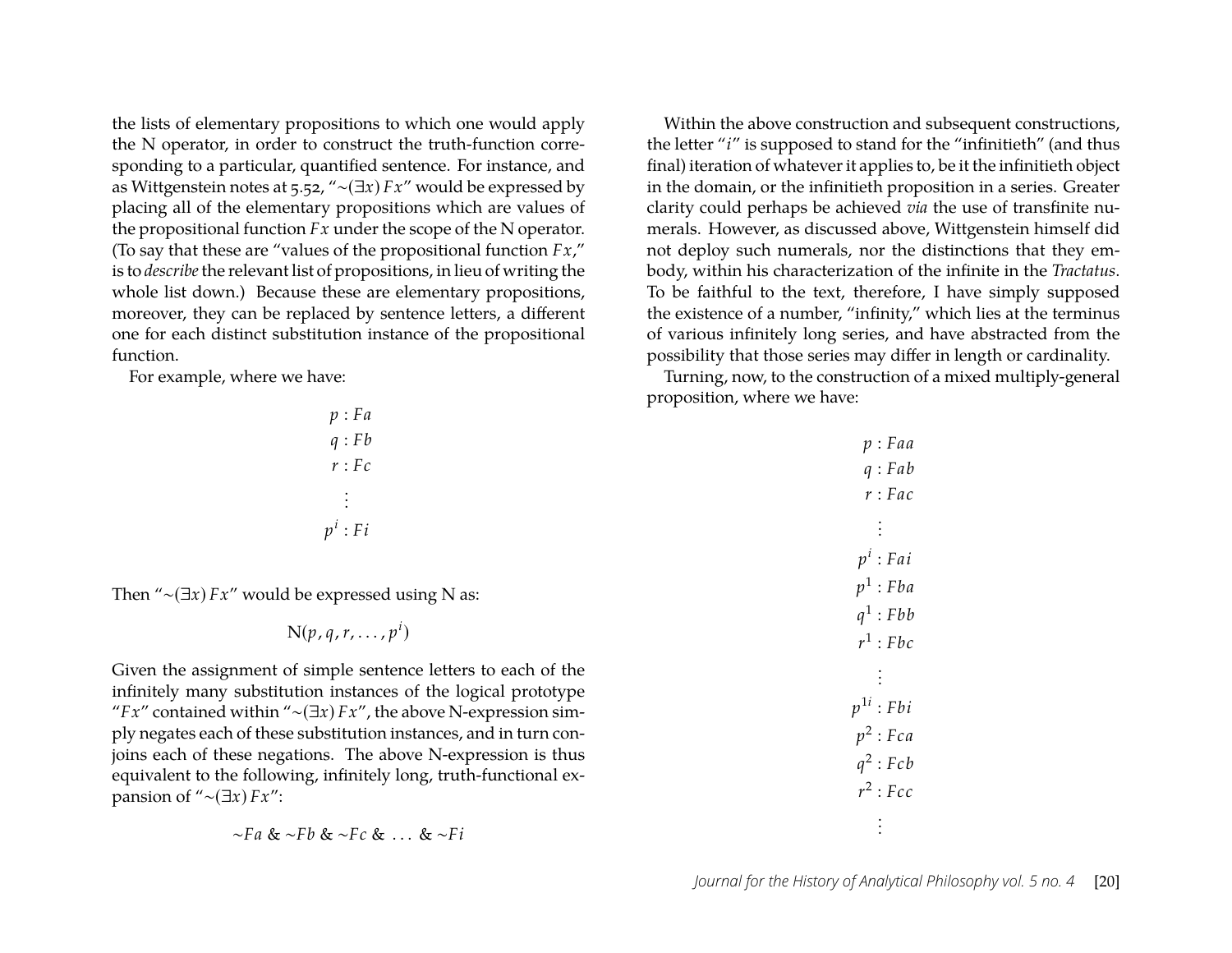$$
p^{2i} : Fci
$$
\n
$$
\vdots
$$
\n
$$
p^{i1} : Fia
$$
\n
$$
\vdots
$$
\n
$$
p^{i,i} : Fii
$$

Then " $(\exists x)(\forall y)$  *Fxy*" may be expressed using the N operator as:

$$
N(N(N(Np, Nq, Nr, ..., Npi), N(Np1, Nq1, Nr1, ..., Np1i),
$$
  
 
$$
N(Np2, Nq2, Nr2, ..., Np2i), ..., N(Npi1, ..., Npi,i)))
$$

" $(\exists x)(\forall y) Fxy$ " is thus equivalent to an infinite disjunction of infinite conjunctions of elementary propositions, each of which are substitution instances of the "prototype" contained in the original, quantified sentence, and to each of which in virtue of logical independence we may assign a semantically atomic sentence letter. The above N expression is thus equivalent to the following, infinite, truth-functional expansion:

$$
(Faa & Fab & Fac & \dots & Fai) \lor (Fba & Fbb & Fbc & \dots & Fbi)
$$
\n
$$
\lor (Fca & Fcb & Fcc & \dots & Fci) \lor \dots \lor (Fia & \dots & Fii)
$$

Of course, nothing would prevent one from leaving a given substitution instance in the *form Fab*, for example, but that could potentially obscure how it subsequently *functions*, which is to say, precisely as a semantically atomic sentence letter does: "In order to recognize a symbol by its sign we must observe how it is used with a sense" (TLP 1961, 3.326).

The method of specification integral to the construction of mixed multiply-general propositions such as (∃*x*)(∀*y*) *Fx y*, is thus akin to the second of the three identified at TLP 5.501, adapted, simply, so as to describe a list of substitution instances of a two place propositional function. This point is, actually, nicely made by Russell in the summary of Wittgenstein's procedure given in his introduction (TLP 1961, xiv–xvii), and this makes it somewhat ironic that Fogelin [\(1987,](#page-25-0) 63) quotes Russell with approval when the latter writes:

Wittgenstein's method of dealing with general propositions [i.e., (*x*). *f x* and (∃*x*). *f x*] differs from previous methods by the fact that the generality comes only in specifying the sets of propositions concerned, and when this has been done the building up of truthfunctions proceeds exactly as it would in the case of a finite number of enumerated arguments *p*, *q*, *r*, . . . . (TLP 1961, xvi)

What Russell is saying here, in stark opposition to Fogelin, is that the intended construction of the predicate calculus is in effect the very same, indeed *exactly* the same construction as that which characterizes the propositional calculus. After open sentences are used merely *to describe* the relevant list of elementary propositions, the construction proceeds *exactly* as it would in the case of dealing with a finite number of enumerated sentence letters, because *it too would operate on terminal lists of sentence letters* such as *p*, *q*, and *r*, each assigned to a unique elementary proposition (e.g., *Fab*, *Fac*, *Fad*, etc.) (Note that, as we saw above, Ramsey also characterized Wittgenstein's truth-functional expansions as involving terminal lists of propositions; see [Ramsey 1931,](#page-26-11) 74.) This explains why Russell goes on in the text that immediately follows, to explicate Wittgenstein's symbol for the general form of a proposition as being one which contains a *sentence letter meta-variable p* which "stands for all atomic propositions" (TLP 1961, xvii).

The fact that the N operator applies only to semantically atomic, unstructured sentence letters, and subsequently to their truth-functions, also explains why Russell (and Wittgenstein) are so careful in setting up their explication of the relevant construction, to note the integral feature of Tractarian semantics that "[a]ll atomic propositions are logically independent of each other" (TLP 1961, xv). The independence thesis accounts for,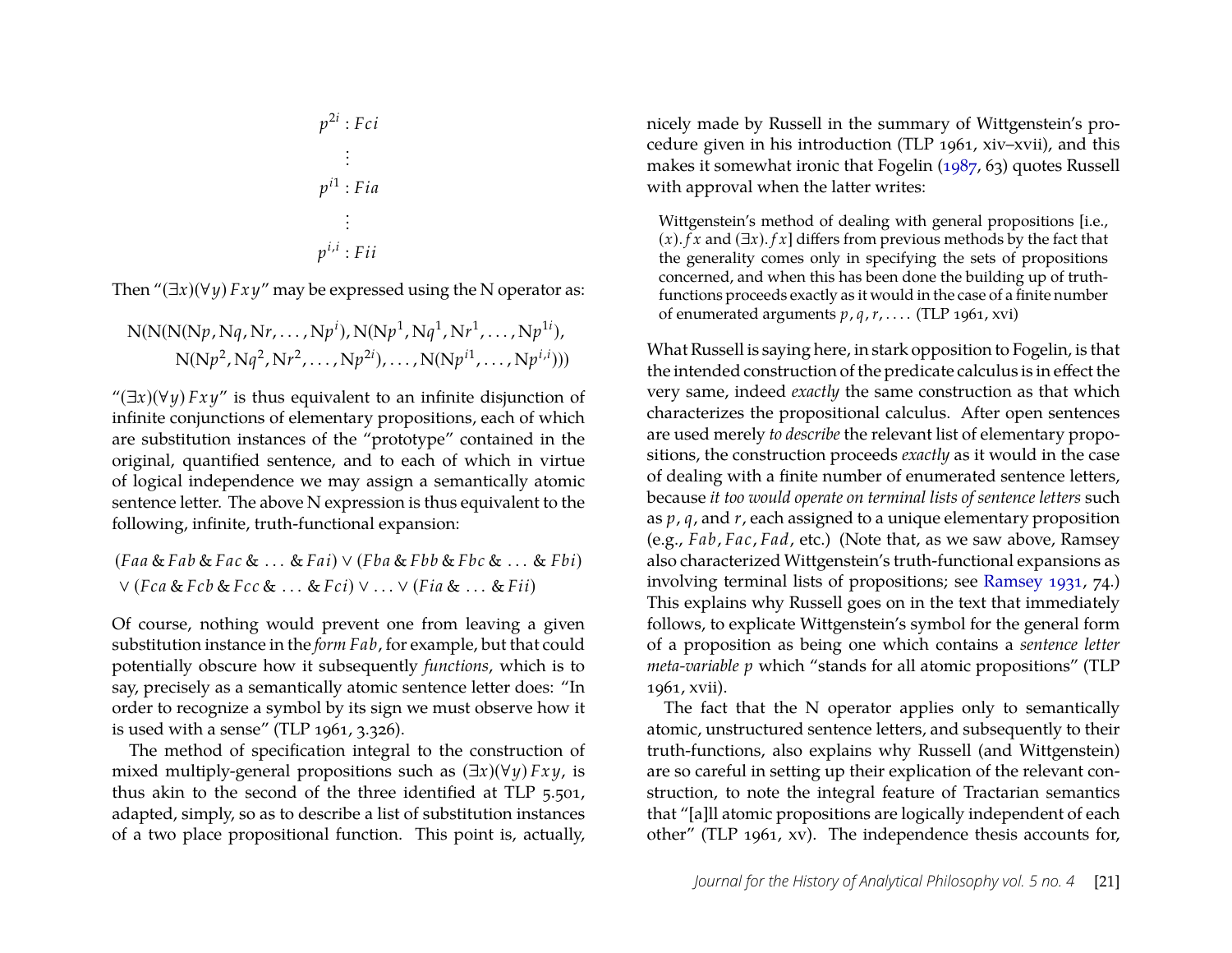among other things, why we can essentially forget about the internal structure of elementary propositions when proceeding with the construction of (analogues of) general propositions, including mixed multiply-general propositions. Such constructions proceed in exactly the same way as those involving a finite list of enumerated sentence letters, because they too operate on terminal lists of sentence letters and their truth-functions, not on open sentences, class forming operators, or quantified propositions. The sentence letter meta-variable "*p*" contained in the general form of a proposition, cannot range over open sentences, or set forming operators, because neither are propositions; and it cannot range over quantified propositions because they are not yet fully analyzed and thus contain logical complexity which would interfere with the operation (as Fogelin's failed attempt at a construction perhaps shows).

Now that we have a clearer appreciation of how the construction is supposed to work, it is easy to see how other supposedly problematical propositions would be constructed using Wittgenstein's N operator. Soames [\(1983,](#page-26-0) 577), for example, sees the concerns about expressive completeness identified by Fogelin as considerably more general, and as applying to the following two cases among others:

- (1) (∃*x*) ∼*Px*
- (2) (∃*x*) (*Px* & *Qx*)

The alleged problem with constructing such propositions emerges on the assumption that the construction would proceed by applying N to the open sentences "*Px*" and "*Px* & *Qx*". Given that assumption, as Soames insists, the N operator may be used to construct only those propositions "that can be formulated in the predicate calculus by sentences whose only quantifiers are blocks of (one or more) existential quantifiers prefixed to atomic formulas" [\(1983,](#page-26-0) 577).

Given the procedure outlined above, however, it becomes very straightforward to see how the N operator could be used to construct the propositions (1) and (2), without our problematically being required to apply the N operator to the specified open sentences (i.e., "atomic formulas"). We are thereby easily able to evade the (apparent) roadblock identified by Soames. (1) is equivalent to a disjunction of negations. Thus, where we have:

|                      | p : Pa     |
|----------------------|------------|
|                      | q: Pb      |
|                      | r : Pc     |
| $\ddot{\phantom{0}}$ |            |
|                      | $p^i$ : Pi |

(1) may be expressed in N notation as follows:

 $N(N(N(p), N(q), N(r), \ldots, N(p^{i})))$ 

To N-express this proposition, we start by applying the N's which have the smallest scope, those which apply to the elementary propositions  $p$ ,  $q$ ,  $r$ , and so on; these give us the negations of *Pa*, *Pb*, *Pc*, etc. Then we apply, successively, two iterations of the N operator, the second with wider scope than the first, in order to disjoin these negations. The above N expression is thus equivalent to the following, infinite, truth-functional expansion:

$$
\sim Pa \vee \sim Pb \vee \sim Pc \vee \ldots \vee \sim Pi
$$

By contrast, (2) is equivalent to a disjunction of conjunctions. Thus, where we have:

|  | p : Pa |
|--|--------|
|  | q: Pb  |
|  | r : Pc |
|  |        |
|  |        |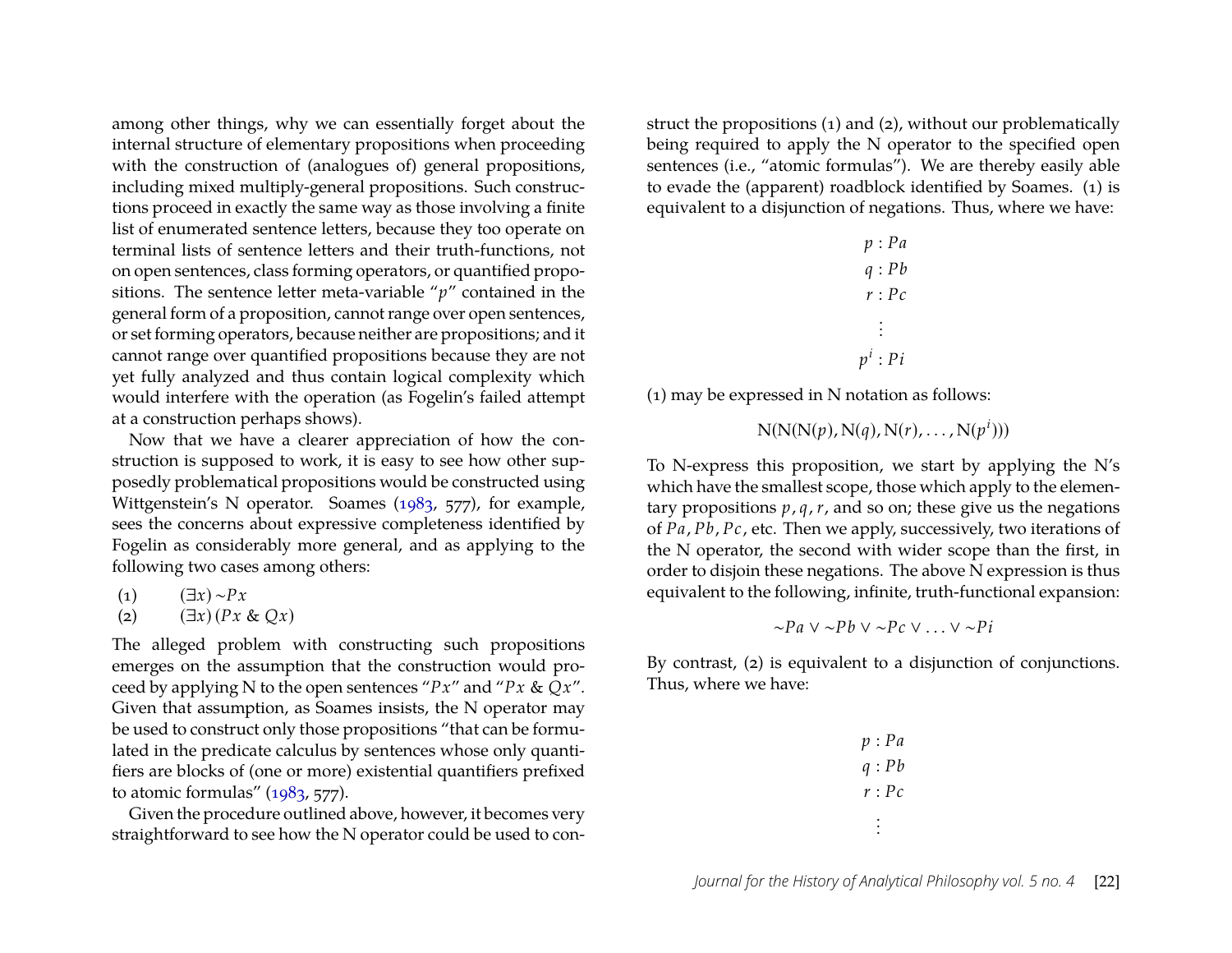This proposition is a disjunction of disjunctions (and is thus equivalent to one, lengthy disjunction). Where we have:

*p i* : *Pi p* 1 : *Qa q* 1 : *Qb r* 1 : *Qc* . . . *p* 1*i* : *Qi p* : *Fab q* : *Fac r* : *Fad* . . . *p i* : *Fai* . . .

(2) may be expressed using the N operator as follows:

N(N(N(N(*p*), N(*p* 1 )), N(N(*q*), N(*q* 1 )), N(N(*r*), N(*r* 1 )), . . . , N(N(*p i* ), N(*p* 1*i* ))))

Here, again, we start by applying the N's with the smallest scope to the relevant elementary propositions, in this case in pairs  $(p, p<sup>1</sup>), (q, q<sup>1</sup>)$ , and so on, and then apply an additional "N" with wider scope, to each pair. This gives us a series of conjunctions. To the whole series, we then apply two iterations of the N operator, each with increasing scope, in order to disjoin these conjunctions. The above N expression is thus equivalent to the following, infinite, truth-functional expansion:

(*Pa* & *Qa*) ∨ (*Pb* & *Qb*) ∨ . . . ∨ (*Pi* & *Qi*)

While thus far we have been assuming inclusive quantification, it is easy to see how to adapt the above procedure so as to construct equivalents of propositions expressed using Wittgenstein's exclusive quantifiers. Take the following example (TLP 5.532):

$$
(\exists x)(\exists y) \, Fxy
$$

As per Wittgenstein, this Russellian expression deploying inclusive quantifiers may then be translated into Wittgenstein's exclusive quantifier notation as follows:

$$
(\exists x, y). F(x, y) . \vee . (\exists x). F(x, x)
$$

Then this proposition may be expressed in N notation as follows: 1 1 1 1*i*

$$
N(N(p,q,r,\ldots,p^i,\ldots,p^1,q^1,r^1,\ldots,p^{1i}))
$$

*p* 1 : *Faa*  $q^1$ : *Fbb*  $r^1$ : *Fcc* . . .  $p^{1i}$  : *Fii* 

The above N expression is equivalent to the following, infinite, truth-functional expansion:

$$
Fab \lor Fac \lor Fad \lor \dots \lor Fba \lor Fbc \lor Fbd \lor \dots \lor
$$
  

$$
Faa \lor Fbb \lor Fcc \lor \dots \lor Fii
$$

Wittgenstein did not bother to spell all of this out, because as Russell notes in his introduction (TLP xv–xvii), he relied on Scheffer's proof "that all truth-functions can be obtained out of simultaneous negations" (xvii). The extension of this method to the predicate calculus is achieved, not by applying N to open sentences, but by allowing it to operate upon lists of arguments,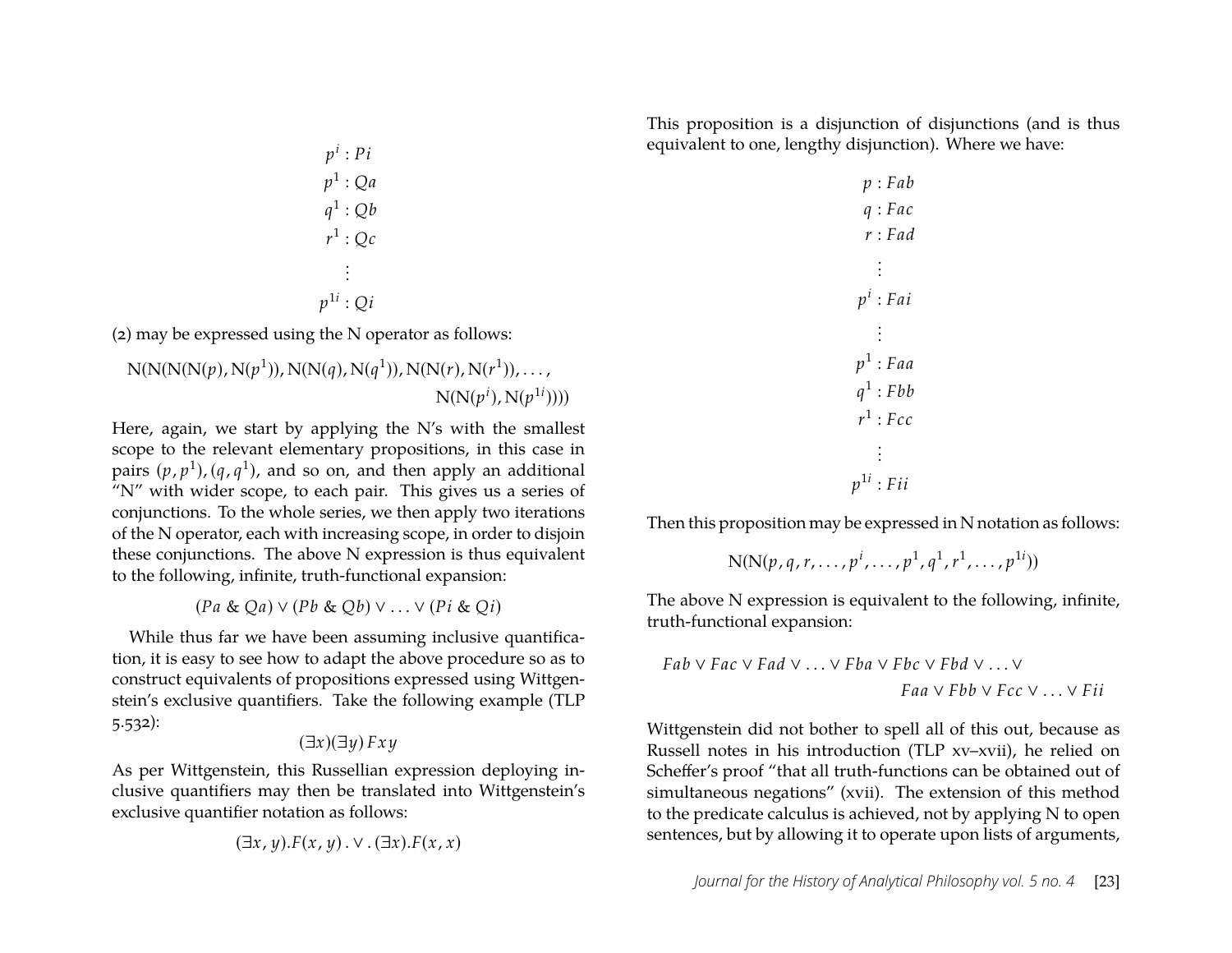containing an indefinite number of arguments, and possibly even an infinite number of arguments (i.e., sentence letters) occurring under its scope. This method of construction works perfectly well, in part, because it only ever takes as arguments elementary propositions, and N-expressed truth-functions of those elementary propositions. So we never encounter the roadblocks identified by Fogelin and Soames which emerge from applying the N operator to open sentences (i.e., "atomic formulas"). The role played by open sentences is simply that they are *one means* of stipulating the entries on a list of propositions required to N-express the truth-functional expansions which correspond to existential and universal quanitifiation. They are especially useful as a means of *describing* the entries on the list, in lieu of having to write the whole list down, which would be practically impossible.

Notice that, as described by Russell in the quotation from his introduction above, the "specifying" takes place prior to the "building up," or "construction," of truth-functions. Note, moreover, that as described by Russell in the quotation above, the construction involves applying N to sentence letters, not to open sentences, or quantificational structures. By the time we get to the point of using the N operator to express propositions, open sentences and/or quantifiers have already been eliminated in favour of a list of elementary propositions corresponding to the prototype they contain. These elementary propositions have subsequently been assigned semantically atomic sentence letters, and are now ready to have the N operator (straightforwardly) applied to them. Remember, Wittgenstein's is a "logical atomist" project. In that context, we use analysis to show what the basic constituents of logical space are, and then we show how facts and propositions can be constructed out of them. We do not start the construction until after we have completed the analysis.

The above procedure can be made even more perspicuous and compelling, finally, if we consider James McGray's attempt [\(2006,](#page-25-1) 154–55) to demonstrate the equivalence of Geach's N notation to Russell's quantifier notation for mixed, multiply-general propositions. In twelve steps McGray claims to show the equivalence between Geach's  $N(N(\ddot{x}: N(\ddot{y}: N(Lxy))))$  and Russell's (∃*x*)(∀*y*) *Lx y*. McGray's presentation moves from the former to the latter, but really what we are interested in, and what McGray's presentation also shows, is how to get from Russell's quantifier notation to an equivalent expression in N notation. Taken in reverse order, we have:

| 12) $(\exists x)(\forall y) Lxy$                                           | Russell's mixed multiply-<br>general proposition |
|----------------------------------------------------------------------------|--------------------------------------------------|
| 11) $(\forall y)$ Lay $\lor$ $(\forall y)$ Lby $\lor$<br>$(\forall y) Lcy$ | existential expansion of<br>the logical sum      |
| 10) (Laa & Lab & Lac & ) $\vee$<br>$(Lba & Lbb & Lbc & Lbc & )\vee$        | universal expansion of<br>each disjunct          |
| $(Lca & Lcb & Lcc & \ldots) \vee \ldots$                                   |                                                  |

By the time we reach our third step (which is McGray's step 10), we already have something expressed in the propositional calculus. Assuming *Laa*, *Lab*, *Lbc*, *Lcc*, and so on, are elementary propositions, we can simply assign them each a distinct sentence letter, and N can easily be applied to them, and to N-expressed truth-functions of them, so as to complete the transition from Russell's to Wittgenstein's notation. We showed how to do that for the analogous expression, (∃*x*)(∀*y*) *Fx y*, above. The point is, we do not require Geach's notation, which would be arrived at by reversing the nine additional steps of McGray's proof, in order to move from something expressed in Russell's quantifier notation, to Wittgenstein's N notation. Geach's notation may be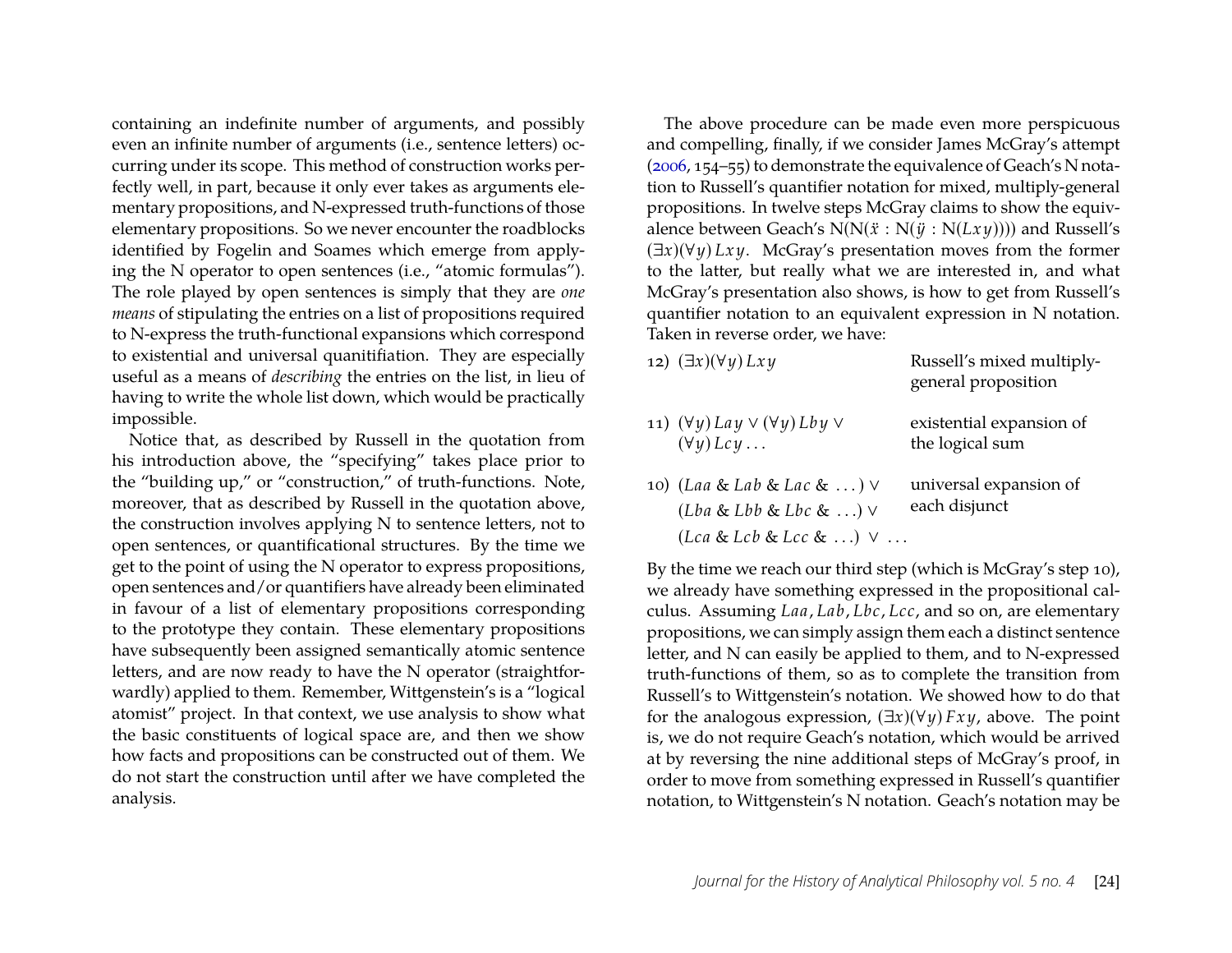useful for illustrative purposes, or for shorthand. But granted the idea that infinity is actual, rather than merely potential, it is in principle eliminable in favour of a notation and procedure of the sort outlined above.

In summary, in consort with Sheffer's proof that all truthfunctions of propositions of the propositional calculus can be obtained *via* joint negation, and with Wittgenstein's claim that all general propositions can be reduced to truth-functional expansions of the propositional calculus (a reduction which Russell refers to as Wittgenstein's "derivation of general propositions from conjunctions and disjunctions"—TLP 1961, xvii), the "uniform method of construction" (TLP 1961, xvii), embodied in the general form of a truth-function entails that quantified propositions in general, and mixed multiply-general propositions in particular, are adequately expressible *via* successive applications of Wittgenstein's N operator to selections of semantically atomic sentence letters assigned to elementary propositions.

#### **James R. Connelly** Trent University jamesconnelly@trentu.ca

#### **References**

- <span id="page-25-7"></span>Anscombe, G. E. M., 1959. *An Introduction to Wittgenstein's* Tractatus. London: Hutchinson University Library.
- <span id="page-25-3"></span>Fogelin, R. J., 1982. "Wittgenstein's Operator N." *Analysis* 42: 124–27.
- <span id="page-25-0"></span>, 1987. *Wittgenstein*, 2nd ed. London: Routledge and Kegan Paul.
- <span id="page-25-9"></span>Frascolla, Pasquale, 1994. *Wittgenstein's Philosophy of Mathematics*. London and New York: Routledge.
- <span id="page-25-2"></span>Geach, P. T., 1981. "Wittgenstein's Operator N." *Analysis* 41: 168– 70.
- <span id="page-25-4"></span>, 1982. "More on Wittgenstein's Operator N." *Analysis* 42: 127–28.
- <span id="page-25-10"></span>Hintikka, Jaakko, 1956. "Identity, Variables, and Impredicative Definitions." *Journal of Symbolic Logic* 21: 225–45.
- <span id="page-25-11"></span>Jacquette, Dale, 2001. "Analysis of Quantifiers in Wittgenstein's *Tractatus*: A Critical Survey." *Logical Analysis and History of Philosophy* 4: 191–202.
- <span id="page-25-6"></span>King, John and Desmond Lee, eds., 1980. *Wittgenstein's Lectures, Cambridge 1930–32*. Oxford: Blackwell Publishers.
- <span id="page-25-5"></span>Landini, Gregory, 2007. *Wittgenstein's Apprenticeship with Russell*. New York: Cambridge University Press.
- <span id="page-25-8"></span>Marion, Mathieu, 1998. *Wittgenstein, Finitism, and the Foundations of Mathematics*. New York: Oxford University Press.
- <span id="page-25-1"></span>McGray, James W., 2006. "The Power and the Limits of Wittgenstein's N Operator." *History and Philosophy of Logic* 27: 143–69.